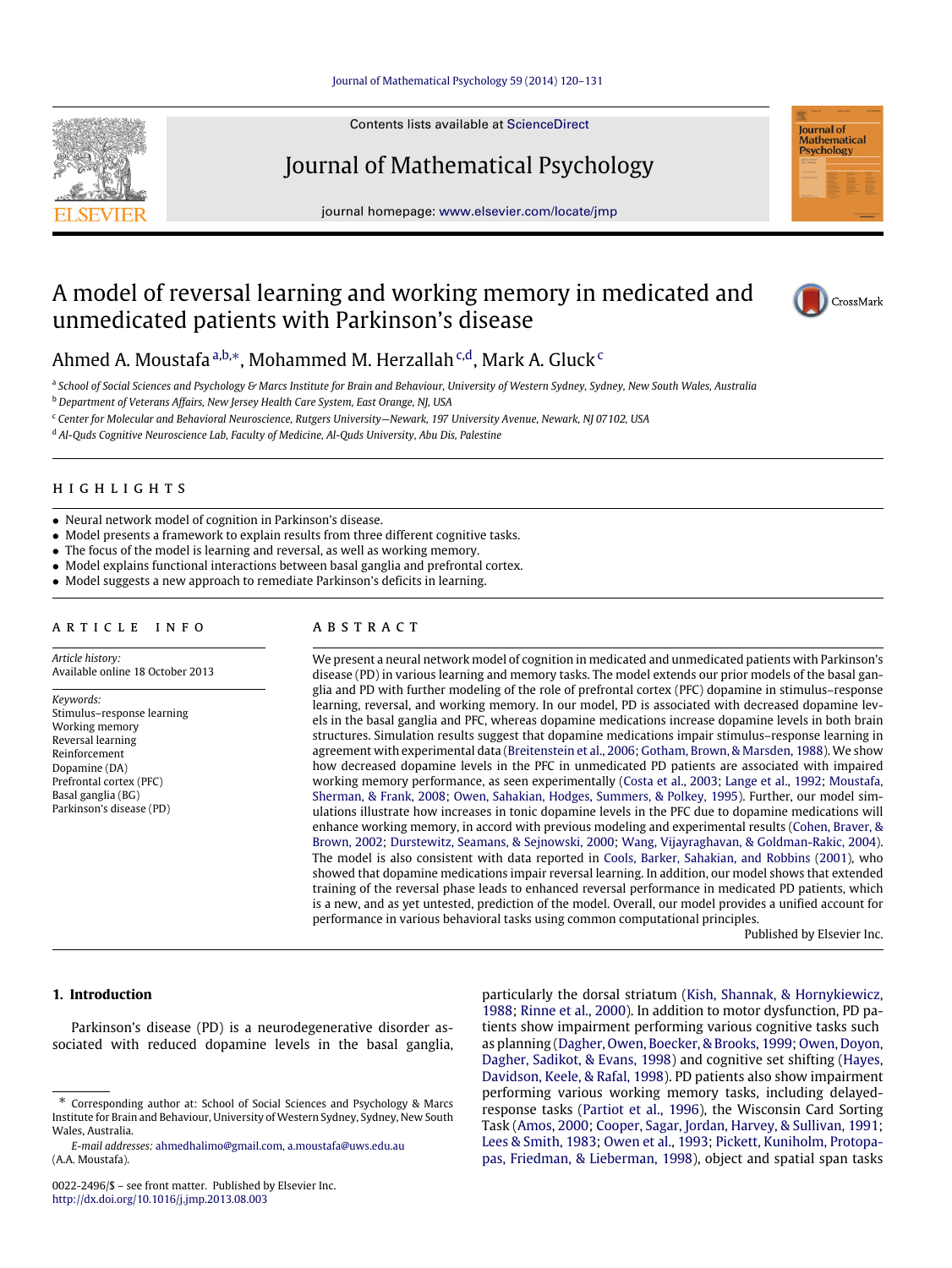[\(Gabrieli,](#page-9-9) [Singh,](#page-9-9) [Stebbins,](#page-9-9) [&](#page-9-9) [Goetz,](#page-9-9) [1996\)](#page-9-9), as well as other working memory tasks [\(Lewis](#page-10-11) [et al.,](#page-10-11) [2003\)](#page-10-11).

In reversal learning, subjects initially learn to associate different stimuli with different responses (stimulus–response learning), and subsequently learn to associate the same stimuli with the opposite responses (i.e., reversal). Experimental studies show that dopamine agonists, such as pergolide and bromocriptine, impair reversal learning in monkeys, PD patients, and healthy subjects [\(Cools](#page-9-5) [et al.,](#page-9-5) [2001;](#page-9-5) [Jentsch,](#page-10-12) [Olausson,](#page-10-12) [De](#page-10-12) [La](#page-10-12) [Garza,](#page-10-12) [&](#page-10-12) [Taylor,](#page-10-12) [2002;](#page-10-12) [Swainson](#page-11-1) [et al.,](#page-11-1) [2000\)](#page-11-1). [Cools](#page-9-5) [et al.](#page-9-5) [\(2001\)](#page-9-5) found that medicated PD patients on dopamine agonists are more impaired at reversal learning than unmedicated patients (also see [Swainson](#page-11-1) [et al.,](#page-11-1) [2000\)](#page-11-1). [Jentsch](#page-10-12) [et al.](#page-10-12) [\(2002\)](#page-10-12) found that the administration of cocaine (dopamine reuptake inhibitor) to monkeys lead to impairment in reversal learning. Similar results were found with administering quinpirole (dopamine agonist) to rats [\(Boulougouris,](#page-9-10) [Castane,](#page-9-10) [&](#page-9-10) [Robbins,](#page-9-10) [2009\)](#page-9-10). It is hypothesized that dopamine medications might overdose the PFC and thus impair performance in reversal tasks [\(Cools](#page-9-5) [et al.,](#page-9-5) [2001\)](#page-9-5). In line with this hypothesis, we show how simulating this dopamine 'overdosing' of the PFC due to the administration of dopaminergic medications impairs reversal performance in our model (see Experimental Procedures section for more details).

Dopamine medications (both precursors and agonists) are used to treat motor symptoms of PD (tremor, rigidity, and bradykinesia), but can either enhance or impair cognitive function [\(Cools](#page-9-5) [et al.,](#page-9-5) [2001;](#page-9-5) [Feigin](#page-9-11) [et al.,](#page-9-11) [2003;](#page-9-11) [Frank,](#page-9-12) [Seeberger,](#page-9-12) [&](#page-9-12) [O'Reilly](#page-9-12) [R,](#page-9-12) [2004;](#page-9-12) [Swainson](#page-11-1) [et al.,](#page-11-1) [2000\)](#page-11-1). For example, various studies show that dopamine medications impair stimulus–response learning in both PD patients [\(Gotham,](#page-9-13) [Brown,](#page-9-13) [&](#page-9-13) [Marsden,](#page-9-13) [1988;](#page-9-13) [Jahanshahi,](#page-10-13) [Wilkinson,](#page-10-13) [Gahir,](#page-10-13) [Dharmaindra,](#page-10-13) [&](#page-10-13) [Lagnado,](#page-10-13) [2010\)](#page-10-13) and healthy subjects [\(Breitenstein](#page-9-0) [et al.,](#page-9-0) [2006;](#page-9-0) [Pizzagalli](#page-10-14) [et al.,](#page-10-14) [2007\)](#page-10-14). In stimulus–response learning tasks, subjects learn to associate the presentation of different stimuli with different responses based on corrective feedback. Unlike stimulus–response learning, many studies found that dopamine medications enhance working memory performance in PD patients as well as in Parkinsonian animal [m](#page-10-15)odels [\(Costa](#page-9-2) [et al.,](#page-9-2) [2003;](#page-9-2) [Lange](#page-10-0) [et al.,](#page-10-0) [1992;](#page-10-0) [Lewis,](#page-10-15) [Slabosz,](#page-10-15) [Rob](#page-10-15)[bins,](#page-10-15) [Barker,](#page-10-15) [&](#page-10-15) [Owen,](#page-10-15) [2005;](#page-10-15) [Owen,](#page-10-16) [Sahakian,](#page-10-16) [Hodges,](#page-10-16) [Summers,](#page-10-16) [&](#page-10-16) [Polkey,](#page-10-16) [1995\)](#page-10-16). It was also found that dopamine agonists enhance [w](#page-10-17)orking memory performance in healthy subjects [\(Mehta,](#page-10-17) [Swain](#page-10-17)[son,](#page-10-17) [Ogilvie,](#page-10-17) [Sahakian,](#page-10-17) [&](#page-10-17) [Robbins,](#page-10-17) [2001\)](#page-10-17).

The model we present here builds on our earlier models [\(Moustafa](#page-10-18) [&](#page-10-18) [Gluck,](#page-10-18) [2011;](#page-10-18) [Moustafa](#page-10-19) [&](#page-10-19) [Maida,](#page-10-19) [2007\)](#page-10-19), and collectively addresses how PD and dopamine medications affect performance in stimulus–response learning, reversal, and working memory tasks. This and similar adaptive network, or ''connectionist'' theories of human learning are reminiscent of statistical learning theories, the most influential of which is *Stimulus Sampling Theory*, developed by the late W. K. Estes and colleagues [\(Estes,](#page-9-14) [1961\)](#page-9-14). Building on Estes' work, we are able to extend ''connectionist'' theories to account for broader conception of associations among representation of events, thereby addressing the shortcomings of earlier approaches in this domain.

# *1.1. Stimulus–response learning, reversal learning and working memory in PD*

Experimental studies suggest that the basal ganglia subserve stimulus–response learning. [Graybiel](#page-9-15) [\(1998\)](#page-9-15) noted that stimulus–response learning is (a) acquired very slowly and (b) usually occurs without awareness, processes that have been ascribed to the basal ganglia function (Frank). Lesion and physiological studies also confirm the key role of the basal ganglia in stimulus–response learning. For example, [Packard,](#page-10-20) [Hirsh,](#page-10-20) [and](#page-10-20) [White](#page-10-20) [\(1989\)](#page-10-20) found that lesioning the basal ganglia in rats impairs stimulus–response learning, but not long-term memory tasks. [Jog,](#page-10-21) [Kubota,](#page-10-21) [Connolly,](#page-10-21) [Hillegaart,](#page-10-21) [and](#page-10-21) [Graybiel](#page-10-21) [\(1999\)](#page-10-21) recorded striatal neurons' patterns of activity while rats performed a stimulus–response task, namely a T-maze task. Jog et al. found that the activation of striatal neurons increased while learning different motor plans in this task. These changes in firing patterns were associated with better performance, mainly a decrease in movement time and an increase in performance accuracy. The model we present here assumes that the basal ganglia are key for stimulus–response learning, consistent with several experimental and modeling studies.

Various studies show that the basal ganglia and PFC are important for reversal learning [\(Clatworthy](#page-9-16) [et al.,](#page-9-16) [2009;](#page-9-16) [Cools](#page-9-5) [et al.,](#page-9-5) [2001;](#page-9-5) [Cools](#page-9-17) [&](#page-9-17) [Frank,](#page-9-17) [2009\)](#page-9-17). For example, [Pasupathy](#page-10-22) [and](#page-10-22) [Miller](#page-10-22) [\(2005\)](#page-10-22) recorded from both the striatum and PFC while a monkey performed a reversal task. They found that, within a trial, the striatum increased its activation before that of PFC neurons, suggesting that both basal ganglia and PFC are engaged during reversal learning processes.

Working memory involves maintenance of information over a short-time period as well as initiation of motor responses based on active information. Like reversal learning, both the basal ganglia and PFC participate in working memory performance [\(Apicella,](#page-9-18) [Scarnati,](#page-9-18) [Ljungberg,](#page-9-18) [&](#page-9-18) [Schultz,](#page-9-18) [1992;](#page-9-18) [Collins,](#page-9-19) [Wilkinson,](#page-9-19) [Everitt,](#page-9-19) [Robbins,](#page-9-19) [&](#page-9-19) [Roberts,](#page-9-19) [2000;](#page-9-19) [Gabrieli,](#page-9-20) [1995;](#page-9-20) [Gabrieli](#page-9-9) [et al.,](#page-9-9) [1996;](#page-9-9) [Kawagoe,](#page-10-23) [Takikawa,](#page-10-23) [&](#page-10-23) [Hikosaka,](#page-10-23) [1998;](#page-10-23) [Lawrence,](#page-10-24) [2000;](#page-10-24) [Owen](#page-10-5) [et al.,](#page-10-5) [1998\)](#page-10-5). For example, [Gabrieli](#page-9-9) [et al.](#page-9-9) [\(1996\)](#page-9-9) tested working memory capacity in PD patients and healthy controls using verbal and arithmetic span tasks. In the verbal span task, subjects were instructed to remember the last word of a given sentence. Subjects were given up to seven sentences, and were instructed to report the words in the same order they were presented. However, the arithmetic span task was very similar to the verbal span task, with the only difference being that subjects had to remember digits instead of words. Gabrieli et al. found that PD patients showed a lower working memory span than that of normal subjects. PD patients reported a maximum of about three or four items in both tasks, while the control subjects reported all the items, suggesting a role for the basal ganglia for working memory performance. Furthermore, several studies reported that the PFC is important [f](#page-9-21)or maintenance of information in working memory [\(Goldman-](#page-9-21)[Rakic,](#page-9-21) [1995;](#page-9-21) [Sawaguchi](#page-10-25) [&](#page-10-25) [Iba,](#page-10-25) [2001\)](#page-10-25). Sawaguchi and Iba found that inactivating PFC with muscimol interferes with performing working memory tasks, while it had a minor effect on performing a stimulus–response control task. Also, [Sawaguchi](#page-10-25) [and](#page-10-25) [Iba](#page-10-25) [\(2001\)](#page-10-25) reported that increasing the length of the delay interval, from 2 to 4 s, was associated with an increase in the number of errors in the working memory task. This finding provides converging evidence that the PFC is key in the active maintenance of information in working memory. Based on these studies, the model we present here assumes that the BG and PFC play different but integrative roles in working memory, such that the PFC is important for maintenance of information, whereas the basal ganglia are key for working memory-guided motor responses (i.e., the initiation of motor responses, based on working memory information maintained in the PFC (for similar ideas, see [O'Reilly](#page-10-26) [&](#page-10-26) [Frank,](#page-10-26) [2006\)](#page-10-26).

# *1.2. Model*

We briefly describe our model in [Fig. 1.](#page-2-0) The model architecture and learning equations are described in detail in the *Experimental Procedures* section below. The model attempts to explain how PD and dopamine medications either impair or enhance cognitive performance in stimulus–response and reversal learning as well as working memory tasks. Similar to our earlier models [\(Moustafa](#page-10-18) [&](#page-10-18) [Gluck,](#page-10-18) [2011;](#page-10-18) [Moustafa](#page-10-19) [&](#page-10-19) [Maida,](#page-10-19) [2007\)](#page-10-19), we use an extended actor–critic model to address these questions.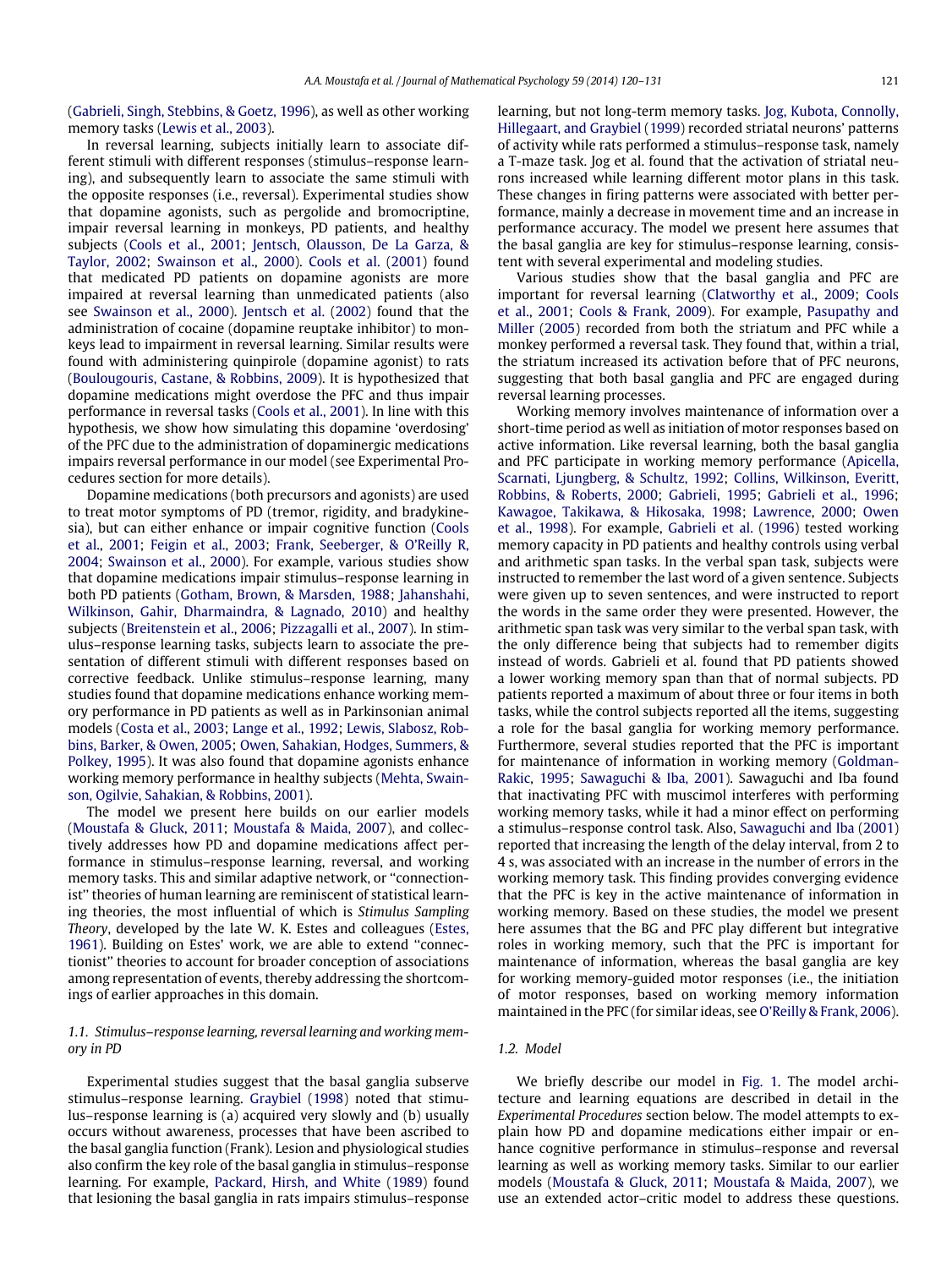<span id="page-2-0"></span>

**Fig. 1.** The basal ganglia–PFC model showing relevant brain structures. The model has four modules: Input, PFC, motor response, and dopamine module. The critic corresponds to dopamine neurons whereas the actor corresponds to the prefrontal–striatal system. Learning (i.e., synaptic modification) takes place in both the PFC and Striatum modules. Learning is modulated by dopamine phasic responses projected from the critic. The Input layer sends topographic projections to the PFC layer. The PFC layer is fully connected to the Striatum (Motor) layer (i.e., every PFC unit is connected to every striatal unit). Activation of a unit in the Input layer represents input received from the environment; activation of a unit in the PFC layer represents attended-to stimuli; activation of a unit in the Striatum module represents a selected motor response. Dotted lines represent dopaminergic modulatory effects. Abbreviations: PFC, prefrontal cortex; SNc, substantia nigra pars compacta; VTA, ventral tegmental area.

### <span id="page-2-1"></span>**Table 1**

Simulation of the effects of Parkinson's disease and dopamine medications. Parkinson's disease is associated with decreased phasic and tonic dopamine levels in the basal ganglia and prefrontal cortex. Dopamine medications increase tonic dopamine levels but further decrease phasic signaling in the basal ganglia and prefrontal cortex. See Experimental Procedures section for description of all  $parameters$ . D $A = Dopamine$ .

|                          | Tonic DA | Phasic DA |
|--------------------------|----------|-----------|
| Parkinson's Disease (PD) |          |           |
| Dopamine (DA) medication |          |           |

Actor–critic models are systems-level models concerned with modeling reinforcement-learning-based motor actions (i.e., learning to make motor actions that are followed by rewards). We assume that PFC is important for stimulus selection and maintenance of information in working memory, whereas the basal ganglia are key for stimulus–response learning. In the model, PD is associated with reduced dopamine levels in both the basal ganglia and PFC (see for example [Rinne](#page-10-4) [et al.,](#page-10-4) [2000\)](#page-10-4). Dopamine medications increase dopamine levels in both brain structures (see [Table 1](#page-2-1) for a summary).

In our model, we also simulate functional roles for phasic and tonic dopamine. Phasic mode is fast-acting and spans milliseconds, while tonic mode is long-acting and can span minutes. Experimental studies have shown that phasic and tonic dopamine activate different dopamine receptors [\(Ballion](#page-9-22) [et al.,](#page-9-22) [2009;](#page-9-22) also see [Dreyer,](#page-9-23) [Herrik,](#page-9-23) [Berg,](#page-9-23) [&](#page-9-23) [Hounsgaard,](#page-9-23) [2010;](#page-9-23) [Grace,](#page-9-24) [2008;](#page-9-24) [Hauber,](#page-10-27) [2010;](#page-10-27) [Sammut](#page-10-28) [et al.,](#page-10-28) [2006\)](#page-10-28). Interestingly, Grace and colleagues [Grace](#page-9-24) [\(2008\)](#page-9-24) suggest that phasic dopamine is essential for synaptic modification (and thus learning), while tonic dopamine is key for the activation of postsynaptic neurons. Accordingly, we simulate changes in phasic dopamine signaling by changing the learning rate values according to disease and medication state (see *Learning algorithm* for more details. We simulate increase in tonic dopamine levels by increasing the gain parameter value, as previ[o](#page-11-2)usly proposed by [Cohen](#page-9-25) [and](#page-9-25) [Servan-Schreiber](#page-9-25) [\(1992\)](#page-9-25) and [Servan-](#page-11-2)[Schreiber,](#page-11-2) [Printz,](#page-11-2) [and](#page-11-2) [Cohen](#page-11-2) [\(1990\)](#page-11-2).

### *1.3. Experimental procedures*

Here, we describe the model architecture and the learning algorithm used in the simulation results presented in this paper. The model architecture and learning rules are the same as in [Moustafa](#page-10-18) [and](#page-10-18) [Gluck](#page-10-18) [\(2011\)](#page-10-18), except that the model used here incorporates a working memory mechanism in the PFC module to simulate performance in various reversal and working memory tasks.

### *1.4. Model architecture*

The model takes the form of an actor–critic architecture, in which the critic is important for reward and feedback-based learning and the actor is key for stimulus and action selection learning and working memory [\(Fig. 1\)](#page-2-0). The critic and actor influence each other in that the critic sends a teaching signal to the actor to strengthen or weaken stimulus and action selection learning. The critic is not informed about what action the actor has selected, but it is informed about whether the action made had rewarding consequences. The model is trained using the temporal difference (TD) model, which we describe in the learning algorithm section below.

The model has four modules: Input, PFC, motor response, and dopamine module (see [Fig. 1\)](#page-2-0). The PFC layer is fully connected to the Motor response layer (Striatum module). Each node in the Input module represents a cue presented to the network. The Input and PFC modules have the same number of nodes ( $n = 20$ ). The motor module has three nodes, each representing a different motor response. Input patterns presented to the network activate their corresponding nodes in the Input module. The Input module sends topographic projections to the PFC layer (in line with work done by Goldman-Rakic et al., suggesting that there is topographic representation of working memory in the PFC, which is maintained by learning [\(Goldman-Rakic,](#page-9-21) [1995\)](#page-9-21). In our model, we simulate basic aspects of cortical anatomy, and assume perceptual input is projected to the prefrontal cortex via topographic connections. Here, we use a winner-take-all network to simulate inhibitory connectivity among PFC neurons. For simplicity, in the current simulations, we allow only one PFC node to be active at each time step. Here, we assume that competitive dynamics among PFC neurons is the brain mechanism underlying limited working memory processes. We also assume that negative feedback decreases the activity of most active PFC neurons, as simulated in the Amos model [\(Amos,](#page-9-7) [2000\)](#page-9-7). As mentioned above, an increase in tonic dopamine levels is modeled as an increase in activity and competition among PFC neurons, which in turn enhance the selection of different stimuli following negative feedback.

The model has four parameters that are manipulated depending on the simulated subjects' disease status and dopaminergic medications. These parameters are two learning rate parameters (one each for the BG and PFC modules) and two gain parameters (BG and PFC modules).

Learning rate parameters simulate changes in phasic dopamine [s](#page-10-29)ignaling (for experimental support, see [Reynolds,](#page-10-29) [Hyland,](#page-10-29) [&](#page-10-29) [Wick](#page-10-29)[ens,](#page-10-29) [2001;](#page-10-29) [Tsai](#page-11-3) [et al.,](#page-11-3) [2009\)](#page-11-3), whereas gain parameters simulate changes in tonic dopamine levels in the corresponding simu[l](#page-11-2)ated brain structure [\(Cohen](#page-9-25) [&](#page-9-25) [Servan-Schreiber,](#page-9-25) [1992;](#page-9-25) [Servan-](#page-11-2)[Schreiber](#page-11-2) [et al.,](#page-11-2) [1990\)](#page-11-2). We simulate PD by decreasing learning rate and gain values in the basal ganglia and PFC modules. In addition, we simulate the effects of dopaminergic medications by increasing gain values while concurrently decreasing learning rate values, beyond those used for healthy normals [\(Table 1\)](#page-2-1).

The simulated striatum in the proposed model learns to map input stimuli to responses (for similar ideas, see [Guthrie,](#page-10-30) [Myers,](#page-10-30) [&](#page-10-30) [Gluck,](#page-10-30) [2009;](#page-10-30) [Suri](#page-11-4) [&](#page-11-4) [Schultz,](#page-11-4) [1998\)](#page-11-4). Like the PFC module, we use a winner-take-all network to simulate inhibitory connectivity among simulated BG neurons. At the cognitive level, the winning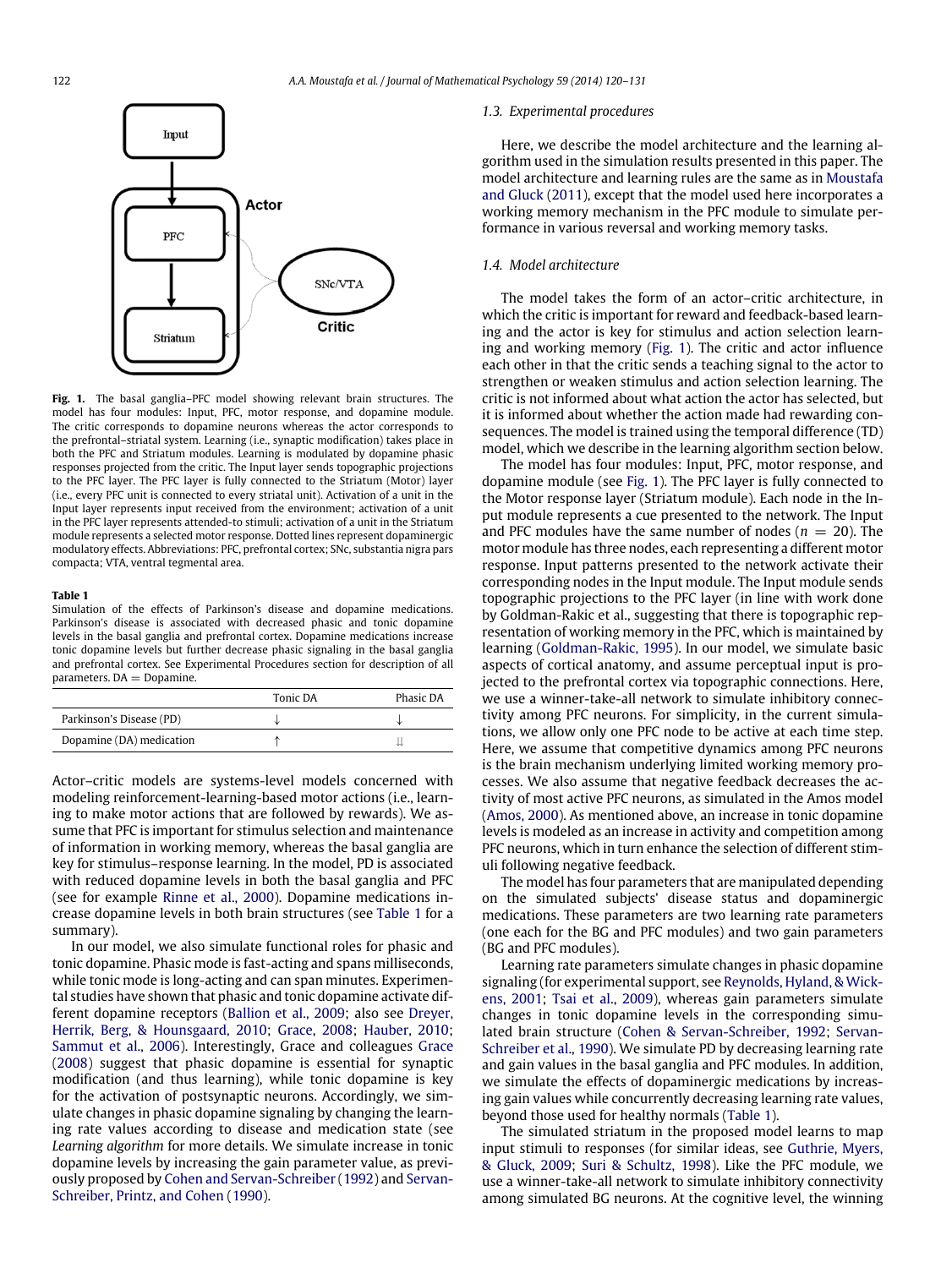node represents the selected motor response (for similar ideas, see [Guthrie](#page-10-30) [et al.,](#page-10-30) [2009;](#page-10-30) [Suri](#page-11-5) [&](#page-11-5) [Schultz,](#page-11-5) [1999\)](#page-11-5). Unlike most existing basal ganglia models [\(Ashby,](#page-9-26) [Ell,](#page-9-26) [Valentin,](#page-9-26) [&](#page-9-26) [Casale,](#page-9-26) [2005;](#page-9-26) [Frank,](#page-9-27) [2005;](#page-9-27) [Houk,](#page-10-31) [1995a;](#page-10-31) [Suri](#page-11-5) [&](#page-11-5) [Schultz,](#page-11-5) [1999\)](#page-11-5), the basal ganglia in our model learns to map representations of selected stimuli and working memory information to motor responses.

Based on experimental findings [\(Carey,](#page-9-28) [Pinheiro-Carrera,](#page-9-28) [Dai,](#page-9-28) [Tomaz,](#page-9-28) [&](#page-9-28) [Huston,](#page-9-28) [1995\)](#page-9-28), dopaminergic medications increase dopamine levels in the PFC. Specifically, we simulate increase in PFC tonic dopamine levels by increasing the gain value of the sigmoidal activation function, as previously proposed by various computational models [\(Amos,](#page-9-7) [2000;](#page-9-7) [Cohen,](#page-9-29) [Aston-Jones,](#page-9-29) [&](#page-9-29) [Gilzenrat,](#page-9-29) [2004;](#page-9-29) [Cohen](#page-9-25) [&](#page-9-25) [Servan-Schreiber,](#page-9-25) [1992;](#page-9-25) [Servan-Schreiber,](#page-11-6) [Cohen,](#page-11-6) [&](#page-11-6) [Steingard,](#page-11-6) [1996\)](#page-11-6).

### *1.5. Learning algorithm*

We assume that learning in the PFC and basal ganglia modules relies on phasic dopamine signals projected from the midbrain (for similar ideas, see [Suri](#page-11-5) [&](#page-11-5) [Schultz,](#page-11-5) [1999\)](#page-11-5). In this model, phasic dopamine signals are key for both stimulus selection and stimulus–response learning. The model is trained using the TD algorithm, described next, which simulates various characteristics [o](#page-11-8)f phasic dopamine firing [\(Schultz,](#page-11-7) [Dayan,](#page-11-7) [&](#page-11-7) [Montague,](#page-11-7) [1997;](#page-11-7) [Sut](#page-11-8)[ton](#page-11-8) [&](#page-11-8) [Barto,](#page-11-8) [1987,](#page-11-8) [1990\)](#page-11-9). Let *TD*(*t*) be the temporal difference error signal at time *t* (also known as the effective reinforcement); *R*(*t*) be the reward presented at time *t* (reward is 1 when reward is presented after correct feedback and is 0 otherwise); *P*(*t*) be the reward prediction at time *t*; γ be the discount factor (which determines how future reward affect reward predictions; is set to 0.99 in all simulation runs presented here). The TD error is computed as follows:

$$
TD(t) = R(t) + \gamma P(t) - P(t-1)
$$
\n<sup>(1)</sup>

At time step *t*, TD is positive if an unpredicted reward is received, zero if reward is predicted, and negative is predicted reward is omitted.

Let  $w_i$  be the weight connecting node  $i$  to the critic node;  $n$  be the number of Input nodes; and *x<sup>i</sup>* be activation of input nodes (which take binary (0, 1) values). Reward prediction *P*(*t*)is computed by the critic node as follows:

$$
P(t) = \sum_{i=1}^{n} w_i(t) x_i(t)
$$
 (2)

Now, we describe the equations of the actor module. Let w*ji* be the weight connecting node *i* to node *j*;  $\delta_{ii}(t)$  be the Gaussian noise associated with the weight  $w_{ji}$  (with zero mean and standard deviation of 0.025, also see [Moustafa](#page-10-19) [&](#page-10-19) [Maida,](#page-10-19) [2007\)](#page-10-19). Similar to weights in the Actor, we initialized critic weights using Gaussian noise with zero mean and standard deviation of 0.025. In our model, the Critic refines its prediction learning over time and the refined policy is implemented by changes in the incoming weights. The rule to describe these weight changes is given below. Thus, the change in Critic weight at time step *t* is proportional to the product of the TD error at that time step and the input value to the weight at that time step. It is also important to provide parameter values (especially those representing changes in dopamine levels), and make clear whether these changed across simulations.

All weights are perturbed using Gaussian noise, which is included to induce exploration in the system. Let  $u_{ji}$  be the perturbed weight connecting node *i* to node *j*. Perturbed weight values are computed as follows:

$$
u_{ji}(t) = w_{ji}(t) + \delta_{ji}(t). \tag{3}
$$

<span id="page-3-0"></span>

**Fig. 2.** An example showing the sigmoidal activation function with small and large gain values. Tonic dopamine effects in a simulated brain area (either the basal ganglia or PFC module) in the model are simulated by increasing gain value in the sigmoidal activation function representing that area, as initially proposed by [Cohen](#page-9-25) [and](#page-9-25) [Servan-Schreiber](#page-9-25) [\(1992\)](#page-9-25).

Activations of all nodes in the network are computed using a sigmoidal function [\(Fig. 2\)](#page-3-0):

$$
f(x) = \frac{1}{1 + e^{-G_m x}}\tag{4}
$$

where *G<sup>m</sup>* is the gain parameter (*Gpfc* for PFC and *Gbg* for basal ganglia module). Let *n* be the number of Input (or prefrontal) nodes. The input nodes take binary (0, 1) values. The activation of a node *j* is computed as:

$$
A_j(t) = f\left(\sum_{i=1}^n u_{ji}(t)x_i(t)\right).
$$
\n(5)

In the model, a winner-take all network computes the node with the highest activation in both the PFC and BG modules. We assume that winner-take-all competition among BG neurons is assumed to be the mechanism underlying the choice of motor responses. Similarly, we assume that winner-take-all competition among PFC neurons is the mechanism underlying stimulus selection processes.

$$
A_j^p = \begin{cases} 1 & \text{if } A_j > \beta \& A_j > A_i \text{ for all } i \neq j \\ 0 & \text{otherwise} \end{cases}
$$
 (6)

where  $\beta$  is a threshold;  $A_j$  is the activation of node *j*;  $A_j^p$  is the activation of node *j* resulting from winner-take all computations (for similar ideas, see [Barto,](#page-9-30) [1995;](#page-9-30) [Berns](#page-9-31) [&](#page-9-31) [Sejnowski,](#page-9-31) [1995;](#page-9-31) [Schultz](#page-11-7) [et al.,](#page-11-7) [1997;](#page-11-7) [Suri](#page-11-5) [&](#page-11-5) [Schultz,](#page-11-5) [1999\)](#page-11-5).

We simulate working memory as in our earlier models [\(Moustafa](#page-10-19) [&](#page-10-19) [Maida,](#page-10-19) [2007;](#page-10-19) see [Frank,](#page-9-32) [Loughry,](#page-9-32) [&](#page-9-32) [O'Reilly,](#page-9-32) [2001](#page-9-32) for similar ideas). We assume that each PFC node can maintain a different stimulus in working memory. A PFC node maintains a cue in working memory if input passed the threshold  $(\beta)$ . Maintained information in working memory in PFC influences motor learning in the BG module (see [Fig. 1\)](#page-2-0).

Learning in the model is based on the three-factor rule of learning—also known as the dopamine-based Hebbian learning rule (for similar ideas, see [Guthrie](#page-10-30) [et al.,](#page-10-30) [2009\)](#page-10-30). According to this rule, the phasic dopamine signal is essential for strengthening weights linking active nodes. It is also important for weakening weights linking an active node and another inactive node. Numerous computational models also incorporate this learning rule [\(Braver](#page-9-33) [&](#page-9-33) [Cohen,](#page-9-33) [2000;](#page-9-33) [Guthrie](#page-10-30) [et al.,](#page-10-30) [2009;](#page-10-30) [Suri](#page-11-5) [&](#page-11-5) [Schultz,](#page-11-5) [1999\)](#page-11-5).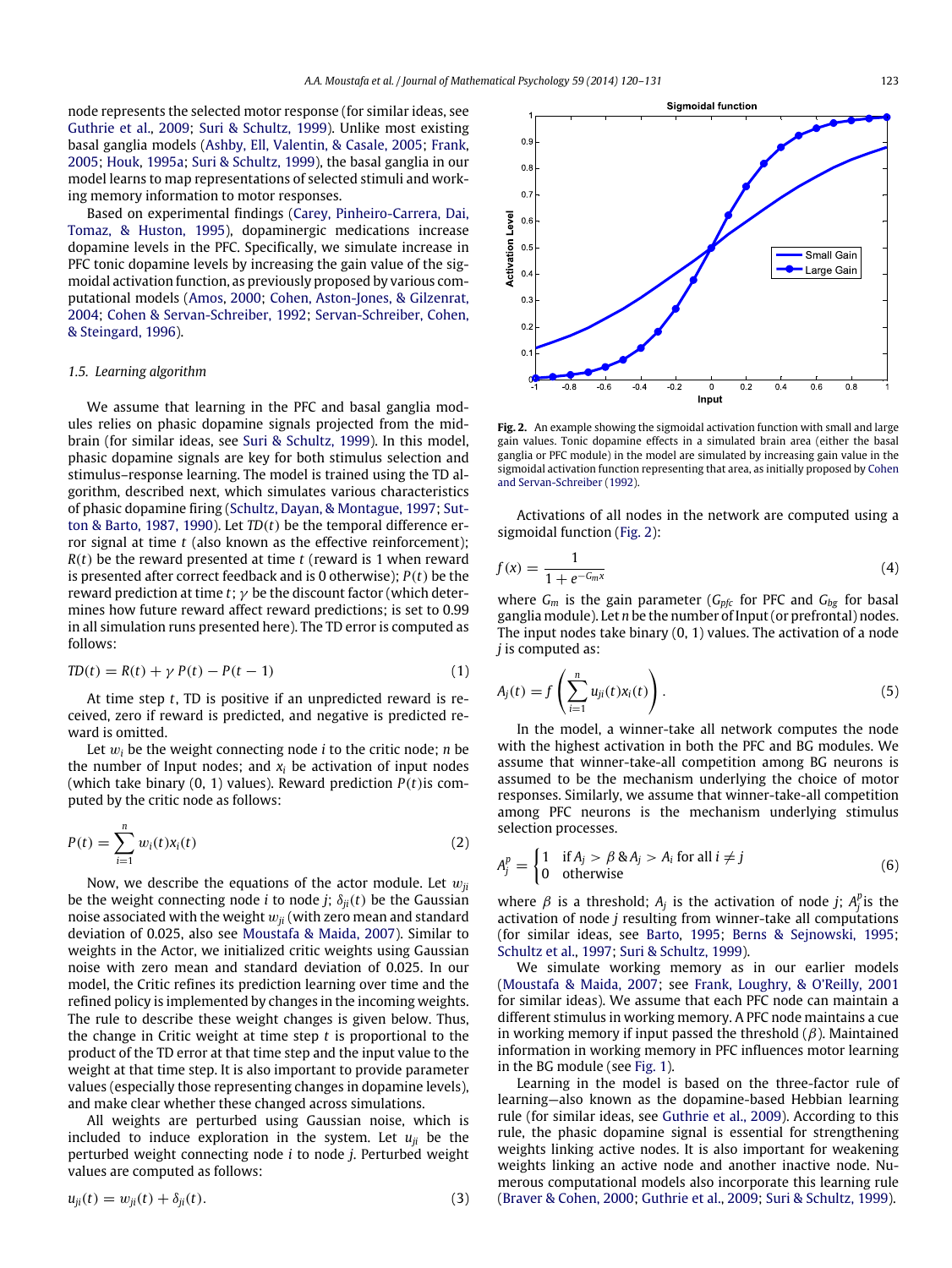<span id="page-4-1"></span>

Fig. 3. PD performance in the stimulus-response learning task. (a) Experimental results from [Shohamy](#page-11-10) [et al.](#page-11-10) [\(2006\)](#page-11-10). (b) Modeling results.

#### <span id="page-4-0"></span>**Table 2**

Parameter values used in the simulations, as found by exhaustive search for best-fit values for all subjects. Abbreviations: LR, learning rate; G, gain; BG, basal ganglia; PFC, prefrontal cortex. See Methods for description of all parameters.

| Parameter | $LR_{BG}$ | $G_{BG}$ | $LR_{PFC}$ | $G_{PFC}$ |
|-----------|-----------|----------|------------|-----------|
| HC.       | 0.15      | 1.2      | 0.09       | 1.4       |
| PD off    | 0.08      | 0.07     | 0.04       | 0.07      |
| PD on     | 0.06      | 1.8      | 0.02       | 1.99      |

Let *LR<sup>m</sup>* be the learning rate. There are two learning rate parameters in the model, one for the PFC (stimulus selection) module and one for the basal ganglia (motor) response module. Let  $x_i$  represents the activation level of the presynaptic node. The weight update rule is,

$$
w_{ji}(t+1) = w_{ji}(t) + LR_m T D(t) x_i(t) A_j^p.
$$
 (7)

In our model, we provide a good fit to experimental data in 3 different tasks and 3 different subject groups using a simplified model with 4 free parameters (learning rate and gain in basal ganglia and prefrontal cortex modules). We search the 4 dimensional space (for all 4 free parameters as mentioned above) to find best-fit parameter values (for similar methodology, see [Frank,](#page-9-34) [Moustafa,](#page-9-34) [Haughey,](#page-9-34) [Curran,](#page-9-34) [&](#page-9-34) [Hutchison,](#page-9-34) [2007\)](#page-9-34). The 4 free parameters are learning rate in basal ganglia and prefrontal modules along with gain in these two modules. For each subject group, we searched the 4-dimensional space for best-fit parameter values that capture average performance in all 3 tasks (see [Table 2\)](#page-4-0). Best-fit parameter values are the ones closest to the average performance, using ordinary distance function.

## **2. Results**

Below, we show how computational principles described above explain PD patients' behavioral performance in stimulus–response learning, working memory, and reversal tasks.

# *2.1. Simulation 1: dopamine medications impair stimulus–response and probabilistic reversal learning*

In the stimulus–response learning task, the model is presented with two stimuli. On each trial, the model learns to predict which of two stimuli is associated with reward. The model is presented with eight different pairs of stimuli (trial types). The task design here is similar to the task used by [Shohamy,](#page-11-10) [Myers,](#page-11-10) [Geghman,](#page-11-10) [Sage,](#page-11-10) [and](#page-11-10) [Gluck](#page-11-10) [\(2006\)](#page-11-10). On each trial, only one stimulus is associated with reward presentation. The number of trials in this task is 96 trials.

Simulation results shown in [Fig. 3](#page-4-1) imply that medicated PD patients should be more impaired at learning stimulus–response tasks than unmedicated patients, which is in agreement with the findings of Shohamy et al. and other results [\(Breitenstein](#page-9-0) [et al.,](#page-9-0) [2006;](#page-9-0) [Jentsch](#page-10-12) [et al.,](#page-10-12) [2002;](#page-10-12) [Shohamy](#page-11-10) [et al.,](#page-11-10) [2006\)](#page-11-10). Decreasing the learning rate value (which simulates medicated PD patients, see [Table 1\)](#page-2-1) slows down stimulus–response learning, and thus explains medicated patients' impaired performance in this task [\(Fig. 3\)](#page-4-1).

The probabilistic reversal task consists of two phases: acquisition and reversal. The acquisition phase involves probabilistic classification of stimuli. On each trial of this phase, the model learns to select one of two stimuli. One stimulus is designated as the correct stimulus, which is associated with 80% of positive feedback (and 20% negative feedback). The other stimulus is designated the opposite ratio of reinforcement. As in [Cools](#page-9-5) [et al.](#page-9-5) [\(2001\)](#page-9-5), this phase has 40 trials. The second phase is the reversal phase in which reinforcement contingencies are reversed so that the previously incorrect stimulus is now correct and vice versa. As in the initial learning phase, the reversal phase has 40 trials. Similar to [Cools](#page-9-5) [et al.](#page-9-5) [\(2001\)](#page-9-5), the learning criterion of any of the phases in our simulations is correct responses in eight trials. In addition to simulating the original probabilistic reversal task using the same number of trials, we ran the model with a larger number of trials in the reversal phase to test extended learning on reversal performance. Thus, the number of trials in original reversal phase is 40 trials, and it is 80 trials in the extended learning simulation. We assume that each run of the model corresponds to a different subject (each simulation run has different initial random values; see the *Experimental Procedures* section for details).

In our simulations of the original [Cools](#page-9-5) [et al.](#page-9-5) [\(2001\)](#page-9-5) reversal task [\(Cools](#page-9-5) [et al.,](#page-9-5) [2001\)](#page-9-5), we found that many of the simulation runs of the medicated PD network did not reach criterion performance in the reversal phase [\(Fig. 4\(](#page-5-0)b)). In other words, medicated PD patients are more impaired at the reversal phase than unmedicated PD patients and controls. In the model, dopamine medications impair performance in the reversal phase. In the beginning of the reversal phase, the model receives negative feedback, and because of an increase in tonic dopamine function in the PFC, the model shifts attention to other cue instead of learning to reverse responses. This in turn leads to an increase in the number of errors in the reversal phase in many of the simulation runs of the medicated PD patients network (see parameter LR*PFC* in [Table 2\)](#page-4-0). This delays correct reversal learning, and thus suggests an explanation for why medicated PD patients' performance is impaired in this phase. In the extended reversal task, where we double the original number of reversal trials, we found that many of the runs of the medicated PD network were able to reach performance criterion in the reversal phase [\(Fig. 4\(](#page-5-0)c)). The model here suggest that impaired performance in medicated PD patients in the reversal task reported by [Cools](#page-9-5) [et al.](#page-9-5) [\(2001\)](#page-9-5) may be due to the patients' use of too few trials in the reversal phase, which did not give them enough time to learn the task.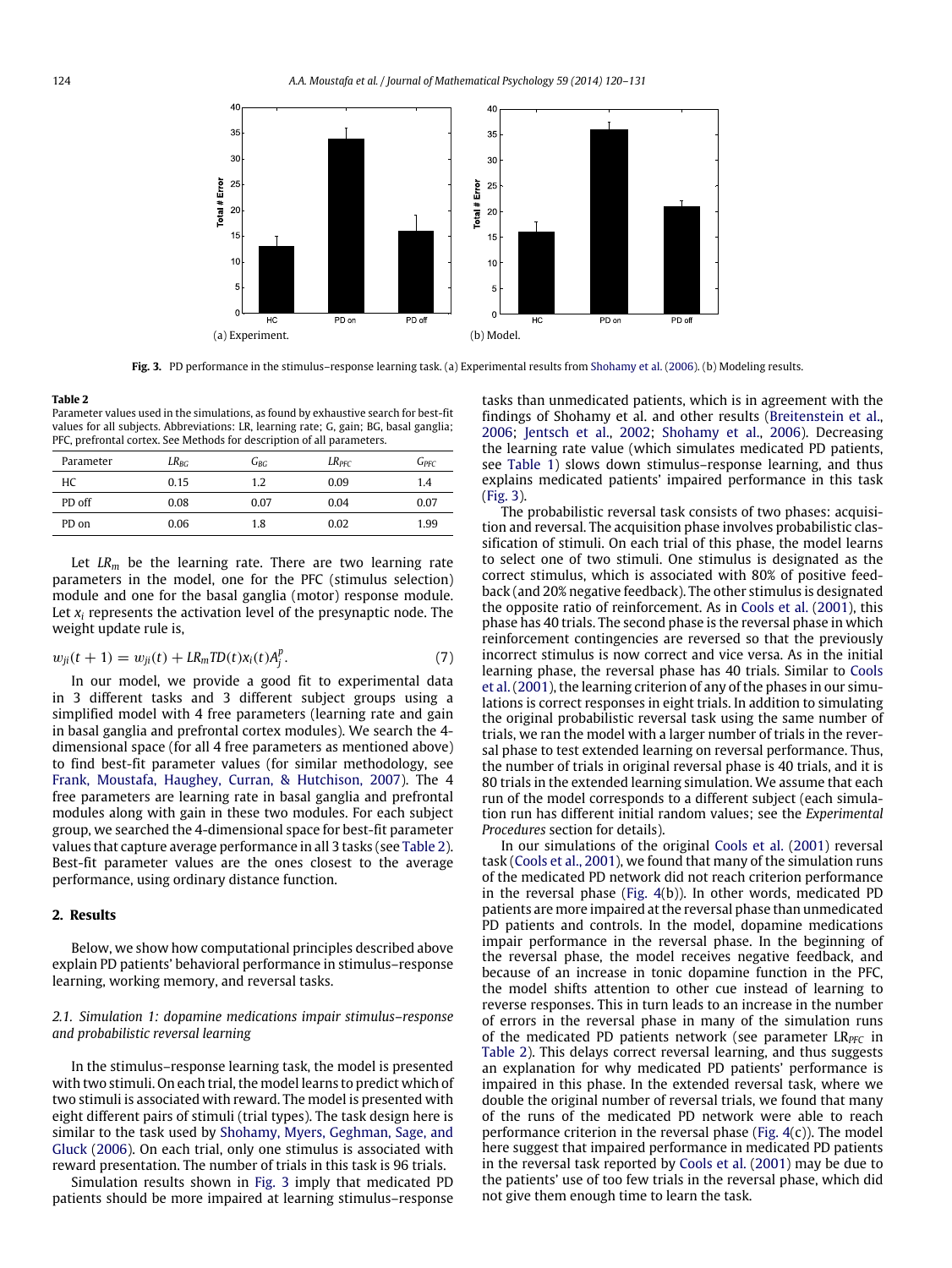<span id="page-5-0"></span>

(c) Model (extended reversal training).

**Fig. 4.** PD performance in the probabilistic reversal task. (a) Experimental results from [Cools](#page-9-5) [et al.](#page-9-5) [\(2001\)](#page-9-5). (b) Modeling results of the original reversal task. (c) Modeling results in the extended reversal learning tasks (see text). Increasing number of training trials of the reversal phase shows that PD patients can learn the reversal task.

### *2.2. Simulation 2: dopamine medications enhance working memory*

The model simulates performance in the AX-CPT working memory task, which consists of three performance phases, one of which requires working memory associations to be learned via reinforcement feedback. This task was originally used to test working memory function in schizophrenic patients by [Barch](#page-9-35) [et al.](#page-9-35) [\(1997\)](#page-9-35), [Barch](#page-9-36) [et al.](#page-9-36) [\(2001\)](#page-9-36), [Braver](#page-9-33) [and](#page-9-33) [Cohen](#page-9-33) [\(2000\)](#page-9-33), [Cohen,](#page-9-37) [Barch,](#page-9-37) [Carter,](#page-9-37) [and](#page-9-37) [Servan-Schreiber](#page-9-37) [\(1999\)](#page-9-37) and [Servan-Schreiber](#page-11-6) [et al.](#page-11-6) [\(1996\)](#page-11-6). Recently, we used the AX-CPT task to test working memory function in PD patients on and off medications [\(Moustafa,](#page-10-32) [Sherman,](#page-10-32) [&](#page-10-32) [Frank,](#page-10-32) [2008\)](#page-10-32). Here, we show how our model simulates PD patients' performance in this task.

In the AX-CPT task, the model is presented with sequential letter stimuli (coded as A, B, X, Y in the human version). The model is trained to select a motor response when A is followed by X (AX ''target'' trials), and to select a different motor response otherwise (AY, BX, and BY trials). The task requires the model (and the subjects) to remember which cue (A or B) was presented before which probe (X or Y), so the model can respond correctly (hence it is a working memory task). Successful maintenance of contextual information in working memory allows the model (and presumably human subjects) to perform well at detecting the AX target sequence, but will likely make more false positive errors on the AY sequence (due to prepotent anticipation of an X). Context maintenance should improve performance on the BX case, because one can use the B to know not to respond to the X as a target. In the original [Moustafa,](#page-10-1) [Sherman](#page-10-1) [et al.](#page-10-1) [\(2008\)](#page-10-1) study, we measure working memory performance using the working-memory context index, which is the average performance in AY trials subtracted from average performance in BX trials. Here, we use accuracy instead of (BX–AY) to measure performance in the AX-CPT task, because accuracy takes into account performance in all trial types of the task (AX, AY, BX, and BY).

Simulation results show that simulated PD patients off medications are impaired at performing the AX-CPT task [\(Fig. 5\)](#page-6-0). In our model, this is due to decreased tonic dopamine levels in the PFC, which we simulate by decreasing the gain parameter value in the PFC module to reflect PD-associated decrease in PFC tonic dopamine (see parameter *GPFC* in [Table 2\)](#page-4-0). Consequently, input to the PFC module is less likely to pass the threshold and thus is less likely to be maintained in working memory. Conversely, increasing dopamine levels in the PFC in the model, as in medicated PD patients, enhances performance in working memory, as we reported in past experimental studies [\(Moustafa,](#page-10-1) [Sherman](#page-10-1) [et al.,](#page-10-1) [2008\)](#page-10-1).

# **3. Discussion**

Our model provides an account for how the basal ganglia, PFC, and dopamine interact in stimulus–response, reversal learning, and working memory. In our model, the basal ganglia are key for motor learning while the PFC plays a critical role in stimulus selection and maintenance of information in working memory. The basal ganglia output to the motor cortex in our model is responsible for the initiation of motor responses. We argue that tonic dopamine levels control the initiation of motor responses and maintenance of information in working memory, whereas phasic dopamine responses facilitate learning to select correct motor responses via changes in synaptic plasticity in the basal ganglia, as reported experimentally [\(Reynolds](#page-10-29) [et al.,](#page-10-29) [2001;](#page-10-29) [Wickens,](#page-11-11) [Begg,](#page-11-11) [&](#page-11-11) [Arbuthnott,](#page-11-11) [1996\)](#page-11-11). In agreement with many computational models [\(Daw,](#page-9-38) [Niv,](#page-9-38) [&](#page-9-38) [Dayan,](#page-9-38) [2005;](#page-9-38) [Frank,](#page-9-27) [2005;](#page-9-27) [Guthrie](#page-10-30) [et al.,](#page-10-30) [2009;](#page-10-30) [Houk,](#page-10-33) [1995b;](#page-10-33) [Moustafa](#page-10-19) [&](#page-10-19) [Maida,](#page-10-19) [2007;](#page-10-19) [Suri](#page-11-5) [&](#page-11-5) [Schultz,](#page-11-5) [1999\)](#page-11-5), we argue that mesolimbic dopamine phasic signals projected to the striatum are important for reinforcing motor responses that lead to reward (however, see [Dreher](#page-9-39) [&](#page-9-39) [Grafman,](#page-9-39) [2002,](#page-9-39) for a different theory of the function of phasic dopamine signaling).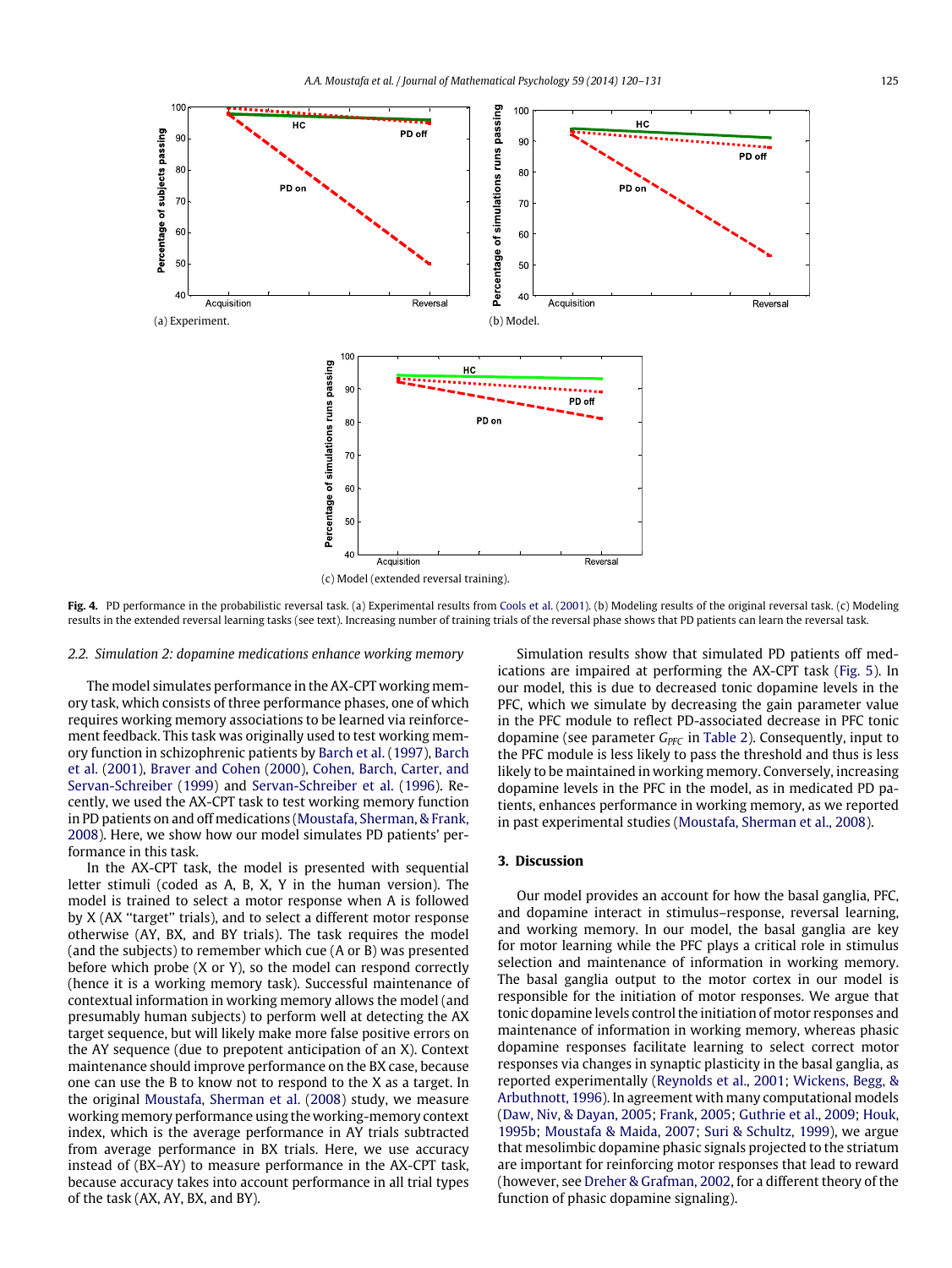<span id="page-6-0"></span>

**Fig. 5.** PD performance in the AX-CPT working memory task. (a) Experimental results from [Moustafa,](#page-10-1) [Sherman](#page-10-1) [et al.](#page-10-1) [\(2008\)](#page-10-1). (b) Modeling results. Working memory context index (BX–AY) is the average performance in AY trials subtracted from average performance in BX trials (see text for description). Higher index values represent enhanced working memory performance.

In our model, PD is associated with decreased phasic and tonic dopamine levels in both the PFC and basal ganglia, as reported in several experimental studies [\(Cools,](#page-9-40) [Miyakawa,](#page-9-40) [Sheridan,](#page-9-40) [&](#page-9-40) [D'Esposito,](#page-9-40) [2010;](#page-9-40) [Fera](#page-9-41) [et al.,](#page-9-41) [2007;](#page-9-41) [Kish](#page-10-3) [et al.,](#page-10-3) [1988;](#page-10-3) [Monchi,](#page-10-34) [Petrides,](#page-10-34) [Mejia-Constain,](#page-10-34) [&](#page-10-34) [Strafella,](#page-10-34) [2007;](#page-10-34) [Prediger](#page-10-35) [et al.,](#page-10-35) [2006;](#page-10-35) [Tadaiesky](#page-11-12) [et al.,](#page-11-12) [2008\)](#page-11-12). Here, we argue that dopamine medications increase tonic dopamine levels (beyond those of healthy normals) in both the basal ganglia and PFC, but decrease the magnitude of phasic dopamine signaling in these brain structures which is in agreement with various experimental studies [\(Carey](#page-9-28) [et al.,](#page-9-28) [1995;](#page-9-28) [Cools](#page-9-40) [et al.,](#page-9-40) [2010;](#page-9-40) [Kaasinen](#page-10-36) [et al.,](#page-10-36) [2001;](#page-10-36) [Muller,](#page-10-32) [Ander,](#page-10-32) [Kolf,](#page-10-32) [Woitalla,](#page-10-32) [&](#page-10-32) [Muhlack,](#page-10-32) [2007;](#page-10-32) [Ruocco](#page-10-37) [et al.,](#page-10-37) [2008;](#page-10-37) [Silberstein](#page-11-13) [et al.,](#page-11-13) [2005\)](#page-11-13). In our model, an increase in tonic dopamine levels increases the activity of postsynaptic cells, which regulates the intensity of the phasic dopamine response through its effect on extracellular dopamine levels (See Experimental Procedures for details). Empirical studies show that an increase in tonic dopamine levels increases the activity of postsynaptic cells, which regulates the intensity of the phasic dopamine response through its effect on extracellular dopamine levels [\(Schultz,](#page-11-14) [2007\)](#page-11-14). This is in line with our model, in which increased tonic dopamine impacts phasic signaling of dopamine cells. On the other hand, we use learning rate parameters to simulate changes in phasic dopamine signaling (for experimental support, see [Reynolds](#page-10-29) [et al.,](#page-10-29) [2001;](#page-10-29) [Tsai](#page-11-3) [et al.,](#page-11-3) [2009\)](#page-11-3).

Here, we further illustrate how our model simulates performance in stimulus–response, working memory, and reversal learning tasks in healthy controls and PD patients. For stimulus– response learning, as we mentioned above, various studies show that dopamine medications and agents impair stimulus–response [l](#page-10-13)earning performance in both PD patients [\(Gotham](#page-9-1) [et al.,](#page-9-1) [1988;](#page-9-1) [Ja](#page-10-13)[hanshahi](#page-10-13) [et al.,](#page-10-13) [2010;](#page-10-13) [Shohamy](#page-11-10) [et al.,](#page-11-10) [2006\)](#page-11-10) and healthy controls [\(Breitenstein](#page-9-0) [et al.,](#page-9-0) [2006;](#page-9-0) [Santesso](#page-10-38) [et al.,](#page-10-38) [2009\)](#page-10-38). Our model shows that decreasing the learning rate (due to increase of dopamine levels in the basal ganglia and PFC with dopamine medications) leads to impairment in performing the aforementioned stimulus–response learning task (see simulation 1 results). As for working memory, the model shows that an increase in dopamine levels in the PFC, as seen in medicated PD patients, leads to enhanced working memory function (see simulation 2 results). In the model, this can be attributed to the increase in dopamine levels, which leads to an increase in PFC function and the resulting enhancement of gating and maintenance of information in working memory. This is in agreement with various experimental studies showing that dopamine medications enhance working memory performance in PD patients [\(Costa](#page-9-2) [et al.,](#page-9-2) [2003;](#page-9-2) [Lange](#page-10-0) [et al.,](#page-10-0) [1992;](#page-10-0) [Lewis](#page-10-15) [et al.,](#page-10-15) [2005;](#page-10-15) [Marini,](#page-10-39) [Ramat,](#page-10-39) [Ginestroni,](#page-10-39) [&](#page-10-39) [Paganini,](#page-10-39) [2003;](#page-10-39) [Moustafa,](#page-10-1) [Sherman](#page-10-1) [et al.,](#page-10-1) [2008;](#page-10-1) [Owen,](#page-10-16) [Sahakian,](#page-10-16) [Semple,](#page-10-16) [Polkey,](#page-10-16) [&](#page-10-16) [Rob](#page-10-16)[bins,](#page-10-16) [1995\)](#page-10-16). However, see [Poewe,](#page-10-40) [Berger,](#page-10-40) [Benke,](#page-10-40) [and](#page-10-40) [Schelosky](#page-10-40) [\(1991\)](#page-10-40) for an exception. Impaired performance in unmedicated PD patients compared to medicated PD patients can be attributed to decreased level of prefrontal dopamine, which in the model corresponds to a reduced gain value in the prefrontal module, which interferes with the maintenance of information in working memory. As for reversal learning, our model argues that medicated PD patients are impaired at performing reversal learning tasks due to increase of dopamine levels in the PFC. Simulation results show that during the reversal phase, increase of dopamine levels in the PFC made the model shift attention to different stimuli instead of learning to reverse responses, which delays learning. Interestingly, the same mechanism explains enhanced attentional performance in medicated PD patients, as we showed in our earlier work [\(Moustafa](#page-10-18) [&](#page-10-18) [Gluck,](#page-10-18) [2011\)](#page-10-18) and as reported experimentally [\(Cools](#page-9-5) [et al.,](#page-9-5) [2001;](#page-9-5) [Swainson](#page-11-1) [et al.,](#page-11-1) [2000\)](#page-11-1).

Furthermore, the model shows that increasing the number of training trials in the reversal phase of the probabilistic reversal task enhances the performance accuracy (less number of errors) of medicated PD patients, making their performance on the reversal phase look like that of healthy subject simulations, which is a new a prediction of the model. We conclude that impaired performance of medicated PD patients in the reversal task in [Cools](#page-9-5) [et al.](#page-9-5) [\(2001\)](#page-9-5) study is possibly due to the use of a small number of trials in the reversal phase. Future experimental research should examine this prediction.

The model presented here, along with our earlier model [\(Moustafa,](#page-10-41) [Keri,](#page-10-41) [Herzallah,](#page-10-41) [Myers,](#page-10-41) [&](#page-10-41) [Gluck,](#page-10-41) [2010\)](#page-10-41), demonstrates that a common set of computational assumptions allows us to simulate performance in both attentional and working memory processes. This is in agreement with experimental studies reporting a positive correlation between performance in attentional and working memory tasks (for review, see [Kane](#page-10-42) [&](#page-10-42) [Engle,](#page-10-42) [2002;](#page-10-42) [Silver](#page-11-15) [&](#page-11-15) [Feldman,](#page-11-15) [2005\)](#page-11-15). Our models show that PFC, along with dopaminergic modulation, is essential for both attentional and working memory processes. Our model accounts for the various experimental data through two different mechanisms, whose effects are more pronounced depending on the task simulated. What we found is that Simulations 1 and 2 (especially acquisition phases of both) are very sensitive to basal ganglia learning rate parameter changes, while Simulation 3 is very sensitive to prefrontal gain parameter values, although changes in learning rate also have an effect on performance. Our interpretation for these findings is that the performance on AX-CPT task relies more heavily on the ability to maintain information in working memory (through a prefrontal maintenance mechanism), and that changes in learning rate affect performance but to a lesser extent. In summary, we have used the same computational principles to simulate performance in various tasks, including stimulus–response, reversal, and working memory, and provide a theory of the effects of PD and dopamine medications on these different cognitive domains.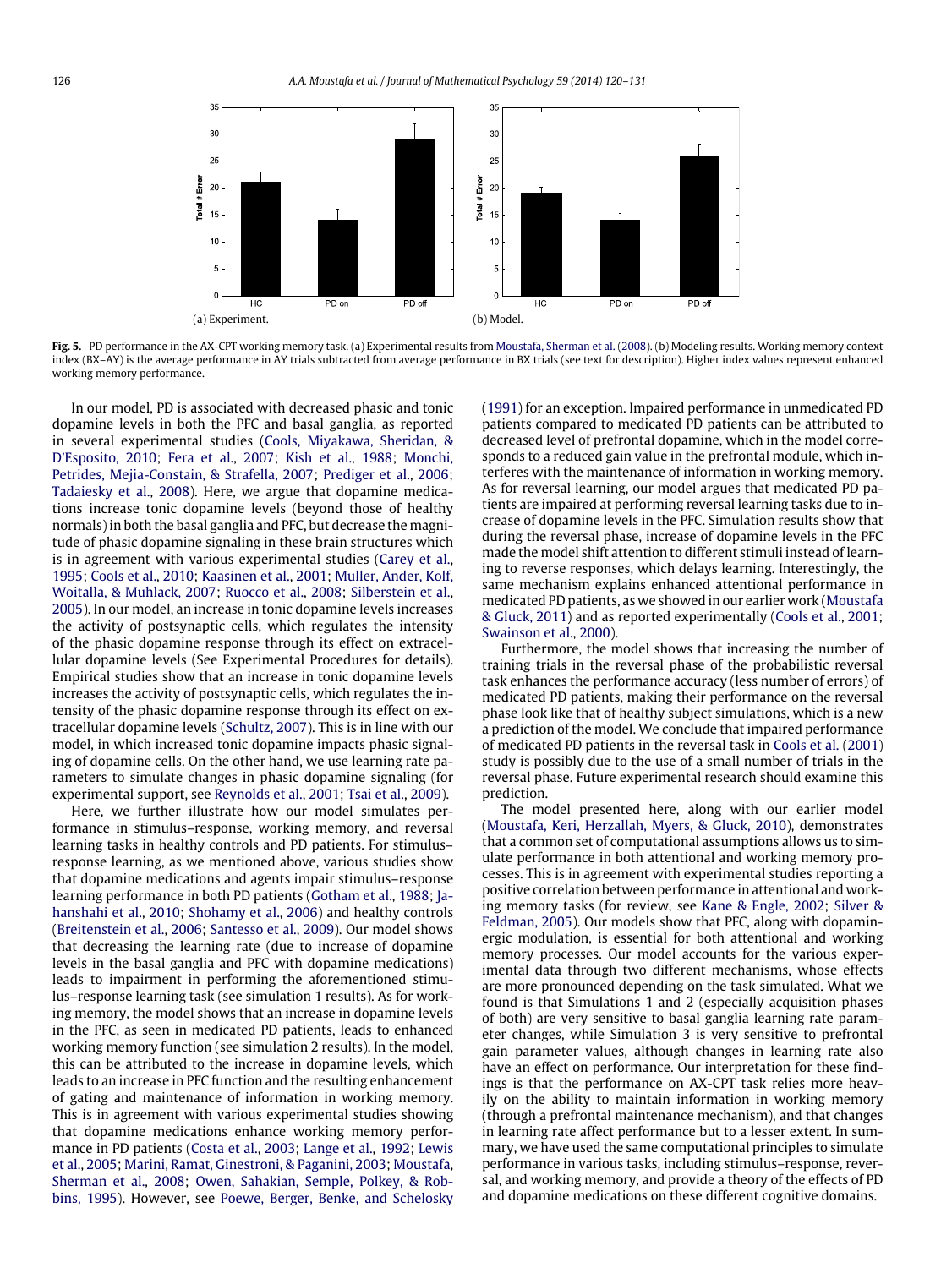### *3.1. Biological support for model features*

There are various lines of biological support for model assumption that tonic dopamine relates to gain parameter and phasic dopamine affects learning, and how medications impact these biological processes. The assumption that tonic dopamine can be simulated using gain parameter is supported by computational models by [Cohen,](#page-9-42) [Braver,](#page-9-42) [and](#page-9-42) [O'Reilly](#page-9-42) [\(1996\)](#page-9-42), [Niv,](#page-10-43) [Daw,](#page-10-43) [Joel,](#page-10-43) [and](#page-10-43) [Dayan](#page-10-43) [\(2007\)](#page-10-43), [Servan-Schreiber,](#page-11-16) [Bruno,](#page-11-16) [Carter,](#page-11-16) [and](#page-11-16) [Cohen](#page-11-16) [\(1998\)](#page-11-16). Various empirical studies also show relationship between tonic firing of dopamine and behavioral performance [\(Bilder,](#page-9-43) [Volavka,](#page-9-43) [Lachman,](#page-9-43) [&](#page-9-43) [Grace,](#page-9-43) [2004;](#page-9-43) [Breitenstein](#page-9-0) [et al.,](#page-9-0) [2006\)](#page-9-0). Similarly, the relationship between phasic dopamine and learning has been established in prior work by [Schultz](#page-11-7) [et al.](#page-11-7) [\(1997\)](#page-11-7). Our model assumes that learning rate parameter corresponds to magnitude of phasic signaling and thus explains role of phasic signaling in learning. Our model additionally assumes that an increase in tonic dopamine leads to a decrease in phasic signaling. Supporting this assumption, [Taverna,](#page-11-17) [Ilijic,](#page-11-17) [and](#page-11-17) [Surmeier](#page-11-17) [\(2008\)](#page-11-17) have shown that striatal D2-expressing neurons send inhibitory input to D1-expressing neurons in the striatum. This connectivity between D1 and D2 expressing cells might explain how an increase in tonic dopamine leads to a decrease in phasic signaling. Experimental studies have shown that phasic dopamine activates D1 receptors [\(Ballion](#page-9-22) [et al.,](#page-9-22) [2009;](#page-9-22) [Dreyer](#page-9-23) [et al.,](#page-9-23) [2010;](#page-9-23) [Sammut](#page-10-28) [et al.,](#page-10-28) [2006\)](#page-10-28), whereas tonic dopamine activates D2 receptors [\(Ballion](#page-9-22) [et al.,](#page-9-22) [2009;](#page-9-22) [Grace,](#page-9-24) [2008;](#page-9-24) [Hauber,](#page-10-27) [2010\)](#page-10-27). This dichotomy is also supported by anatomical [\(Richfield,](#page-10-44) [Penney,](#page-10-44) [&](#page-10-44) [Young,](#page-10-44) [1989\)](#page-10-44) and new empirical studies [\(Grieder](#page-9-44) [et al.,](#page-9-44) [2012\)](#page-9-44). Thus, an increase in tonic dopamine can affect phasic signaling via this mechanism. An alternative mechanism is that tonic dopamine stimulates inhibitory D2 autoreceptors, thereby decreasing phasic dopamine responses [\(Grace,](#page-9-13) [1991\)](#page-9-13). A similar neural mechanism exists in the prefrontal cortex [\(Trantham-Davidson,](#page-11-18) [Neely,](#page-11-18) [Lavin,](#page-11-18) [&](#page-11-18) [Seamans,](#page-11-18) [2004\)](#page-11-18): activation of D2-expressing neurons in the prefrontal cortex [\(Wang](#page-11-19) [&](#page-11-19) [Goldman-Rakic,](#page-11-19) [2004\)](#page-11-19) inhibits D1 cells [\(Williams](#page-11-20) [&](#page-11-20) [Goldman-](#page-11-20)[Rakic,](#page-11-20) [1995\)](#page-11-20), which is also in line with our model assumption.

### *3.2. Relation to other models*

Our model bears similarity to many of the existing models of the basal ganglia and PFC, along with several unique features that differentiate it from previous work in this area. Below, we discuss similarities and differences between our work and past models.

There exist many basal ganglia models which simulate performance in stimulus–response learning [\(Berns](#page-9-31) [&](#page-9-31) [Sejnowski,](#page-9-31) [1995;](#page-9-31) [Frank,](#page-9-27) [2005;](#page-9-27) [Houk,](#page-10-31) [1995a;](#page-10-31) [Suri](#page-11-4) [&](#page-11-4) [Schultz,](#page-11-4) [1998\)](#page-11-4). The most common framework for simulating the role of the basal ganglia in stimulus–response learning is the actor–critic model. These models assume that there are two different systems responsible for reinforcement-based stimulus–response associations: (a) critic, which is responsible for reward-prediction learning, and (b) actor, which is responsible for stimulus–response learning (Barto). These systems are interrelated: the critic sends a reinforcement signal to the actor to either increase the likelihood of selecting the action it has just made if it has desirable consequences, or not to select the action just made if it does not have desirable consequences. The critic, on the other hand, is not informed about what action the actor has made. However, it is informed about whether the action made had rewarding consequences. As in our model, existing actor–critic models simulate the learning of stimulus–response [t](#page-10-45)asks [\(Berns](#page-9-31) [&](#page-9-31) [Sejnowski,](#page-9-31) [1995;](#page-9-31) [Khamassi,](#page-10-45) [Girard,](#page-10-45) [Berthoz,](#page-10-45) [&](#page-10-45) [Guil](#page-10-45)[lot,](#page-10-45) [2004;](#page-10-45) [Suri,](#page-11-21) [Bargas,](#page-11-21) [&](#page-11-21) [Arbib,](#page-11-21) [2001;](#page-11-21) [Suri](#page-11-4) [&](#page-11-4) [Schultz,](#page-11-4) [1998\)](#page-11-4). We are not aware of any model that simulates effects of dopamine medications on stimulus–response learning. Our model assumes that dopamine medications increase tonic dopamine levels. This in turn reduces phasic signaling of dopamine cells, and thus impairs learning.

Reversal learning is more complex than stimulus–response learning, as reversal learning involves the acquisition of stimulus– response relationships as well as learning to associate the same stimuli with different responses. [Frank](#page-9-27) [\(2005\)](#page-9-27) proposed a model that simulates performance in probabilistic reversal tasks. Unlike our model, Frank assumes that reversal deficits in medicated PD patients are due to dysfunctional learning in the basal ganglia indirect pathway (which we did not incorporate in our model). In a more recent model, [Frank](#page-9-45) [and](#page-9-45) [Claus](#page-9-45) [\(2006\)](#page-9-45) incorporate the orbitofrontal cortex and simulates performance in reversal tasks. Assuming that dopamine medications might overdose and impair the orbitofrontal cortex role in estimating the expected value of decisions and when reinforcement contingencies change (as shown by [Cools](#page-9-5) [et al.,](#page-9-5) [2001\)](#page-9-5), the Frank and Claus model can readily simulate reversal learning performance in medicated PD patients. Our model, however, is different from the [Frank](#page-9-45) [and](#page-9-45) [Claus](#page-9-45) [\(2006\)](#page-9-45) model in that it incorporates a PFC module, where feedback to PFC from the basal ganglia informs the PFC whether to maintain or change the reinforcement contingencies. In contrast to our model, the Frank and Claus model did not simulate the dissociable effects of DA meds on learning and working memory.

There are also a larger number of basal ganglia–PFC models of working memory. One of the earliest models of working memory is that of [Changeux](#page-9-46) [and](#page-9-46) [Dehaene](#page-9-46) [\(1989\)](#page-9-46). Their model simulated the role of PFC in active maintenance of information in working memory and the occurrence of perseverative responses as related to PFC damage. The model had two modules. The first consisted of an input layer directly connected to an output layer, which is key for associating stimuli with motor responses. The second module subserved maintenance of information in working memory. This module's performance was modified by learning that depended on reward presentation. The Changeux and Dehaene model showed that damage to, or not incorporating, the PFC, led to the occurrence of perseverative responses in working memory tasks. One limitation of this model is that it does not incorporate a basal ganglia module and thus is not applicable to explain behaviors in PD patients.

[Frank](#page-9-32) [et al.](#page-9-32) [\(2001\)](#page-9-32) proposed a model that simulates performance in the 1-2-AX working memory task. This task requires the subject to maintain two cues in working memory in order to correctly select a response to a target sequence. Specifically, the subject is presented with a sequence of stimuli, one at a time, consisting of the stimuli 1, 2, A, B, X, or Y. If the subject last saw a 1, then the target sequence is an A followed by an X. If the subject last saw a 2, then the target sequence is a B followed by a Y. The Frank model assumed that the function of the basal ganglia is to gate information into working memory, while the function of PFC is active maintenance of information in working memory. [O'Reilly](#page-10-26) [and](#page-10-26) [Frank](#page-10-26) [\(2006\)](#page-10-26) proposed a similar model that incorporated the basal ganglia indirect pathway. The Frank models assume that PD and dopamine medications mainly affect dopamine levels in the basal ganglia, whereas our model assumes that the PFC is also affected by PD and dopamine medications. Furthermore, [Braver](#page-9-33) [and](#page-9-33) [Cohen](#page-9-33) [\(2000\)](#page-9-33) proposed a model that simulates performance in the AX-CPT task. This model incorporated interactions between sensory association cortex, PFC, the ventral tegmental area, and cortical motor areas. This model also assumes that dopamine neurons of the ventral tegmental area subserve gating of information into working memory. One limitation of the Braver and Cohen model is that it does not incorporate the role of basal ganglia in behavioral performance. The Braver model does not simulate performance in PD patients and did not simulate performance in stimulus–response or reversal learning tasks. However, unlike Frank's models of working memory [\(O'Reilly](#page-10-26) [&](#page-10-26) [Frank,](#page-10-26) [2006\)](#page-10-26), our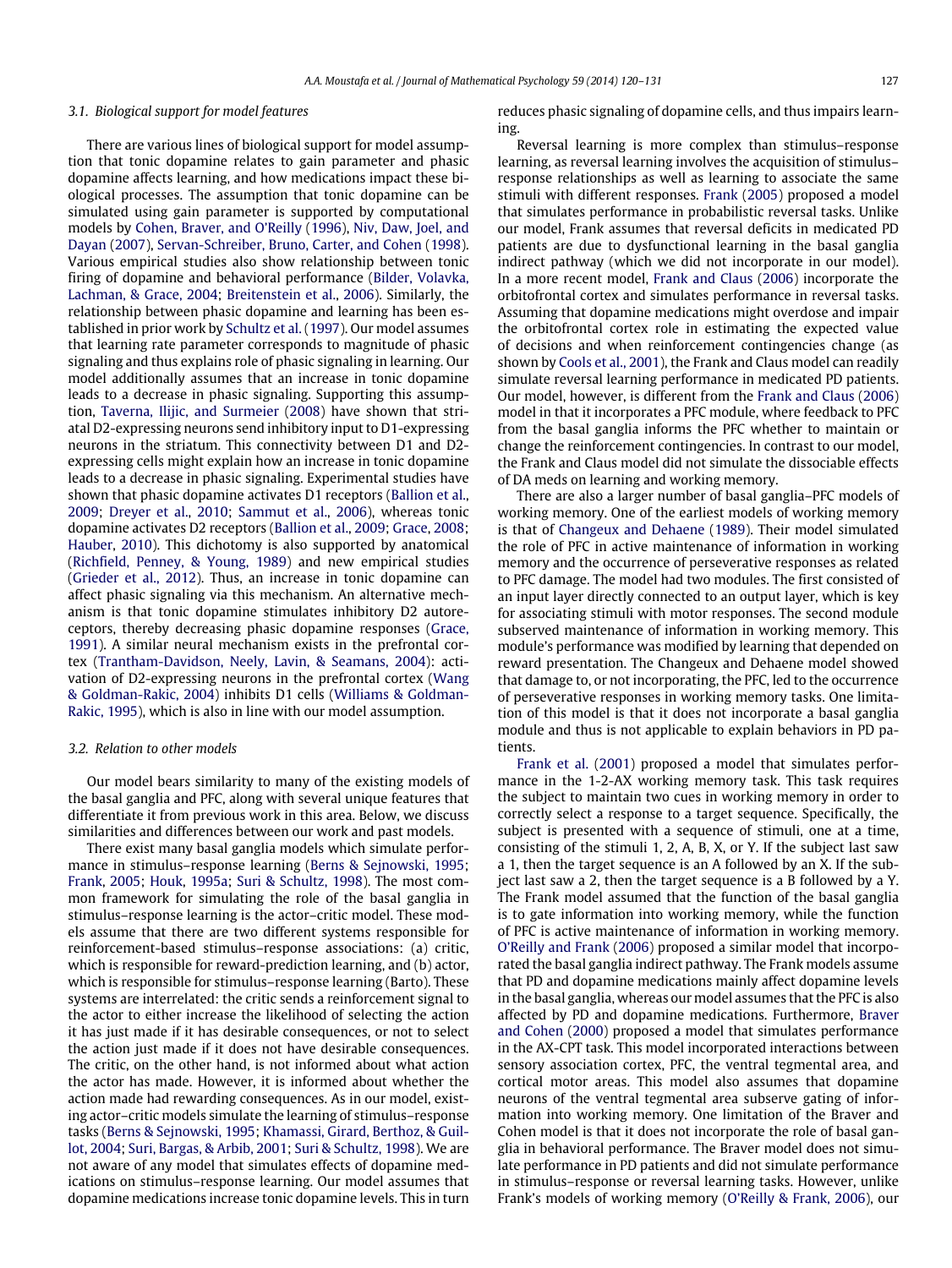model does not simulate performance in complex working memory tasks. The complex working memory task simulated by [O'Reilly](#page-10-26) [and](#page-10-26) [Frank](#page-10-26) [\(2006\)](#page-10-26), termed 12-AX task, involves the maintenance of two stimuli in working memory, while the AX-CPT task involves maintaining only one stimulus in working memory. Our model does not simulate the 12-AX task, since it uses a winner-take-all network to simulate the selection of one stimulus to maintain in the PFC. Further, it is not clear if the TD model can allow learning of complex working memory task, because in our model, learning progresses back in time to earliest predictors of reward, but in the 12-AX task, stimuli 1 and 2 are presented at different times (for discussion, see [O'Reilly,](#page-10-46) [Frank,](#page-10-46) [Hazy,](#page-10-46) [&](#page-10-46) [Watz,](#page-10-46) [2007\)](#page-10-46).

[Suri](#page-11-5) [and](#page-11-5) [Schultz](#page-11-5) [\(1999\)](#page-11-5) proposed a model that simulates performance in delayed-response tasks. In these tasks, a stimulus is presented to the subject (e.g., A or B), and after a delay period in which this stimulus is no longer present, the subject must select a motor response (e.g., R1 or R2) depending on which stimulus was presented before the delay. As in our model, this model incorporated an actor–critic architecture and was trained using the TD algorithm. Like our model, Suri and Schulz assume that the striatum subserves motor responses, and that lateral connectivity of striatal neurons, simulated by a winner-take-all network, subserves action selection. [Monchi,](#page-10-47) [Taylor,](#page-10-47) [and](#page-10-47) [Dagher](#page-10-47) [\(2000\)](#page-10-47) proposed another model that simulates the role of the basal ganglia and PFC in different working memory tasks. These models assume that basal ganglia input to the PFC is key for maintenance of information in working memory. Monchi and colleagues simulate PD by decreasing values of weights connecting PFC and BG nodes. Unlike our model, Monchi and colleagues did not simulate the role of dopamine in learning.

[Cohen](#page-9-25) [and](#page-9-25) [Servan-Schreiber](#page-9-25) [\(1992\)](#page-9-25) proposed an earlier computational model of the role of PFC and dopamine in behavioral performance, with special reference to applications to studies of schizophrenia. As in our model, the PFC is key to active maintenance of information in working memory and dopamine projected to the PFC module increases the signal-to-noise ratio. As in the Cohen model, [Amos](#page-9-7) [\(2000\)](#page-9-7) proposed a computational model that simulated interactions between PFC and basal ganglia in the Wisconsin Card Sorting Task. As in our model, Amos assumes that PFC maintains the sorting rule (card, color, or shape) in working memory. The sensory association cortex encoded representations of input stimuli, and the striatum integrated cortical information and decided what action to perform. Feedback to PFC from the basal ganglia informed PFC whether to maintain or change the sorting rule (not modeled). The model simulated the occurrence of perseverative responses in PFC-damaged subjects and random responses in PD patients. Dopamine reduction (as in PD) was simulated by decreasing the gain parameters of the sigmoidal activation function, and lesioning was simulated by decreasing the output of neurons representing the lesioned area. One limitation of the Amos model is that it does not simulate learning processes and does not simulate dopamine medication effects on behavior.

In summary, previous models of frontal and BG function in learning did not account for the role of dopamine or did not simulate the role of the PFC (or other frontal areas) in learning and memory; others did not simulate the effects of dopamine-related disorders on performance on learning and memory functions. In our model, we try to account for the effects all these factors have on learning and reversal as well as working memory. We also simulate the performance of patients with PD on three different tasks at the same time, to investigate the effects of dopamine-related lesions on learning and memory functions.

# *3.3. Model limitations*

Though our model simulates performance in various behavioral tasks, it has several important limitations. One limitation is that it does not simulate performance in more complex working memory tasks. Unlike the [Frank](#page-9-32) [et al.](#page-9-32) [\(2001\)](#page-9-32) and [O'Reilly](#page-10-26) [and](#page-10-26) [Frank](#page-10-26) [\(2006\)](#page-10-26) models, our model does not simulate the effects of distractor presentation on working memory performance and does not simulate the maintenance of more than one item in working memory. In our model, learning progresses back in time to earliest predictors of reward, whereas in complex working memory tasks, multiple stimuli are presented at different times, which renders learning progression with time ineffective (for discussion, see [O'Reilly](#page-10-46) [et al.,](#page-10-46) [2007\)](#page-10-46). Future modeling work will address the simulation of these processes as well as the effects of changing delay length on working memory performance (see [Sawaguchi](#page-10-25) [&](#page-10-25) [Iba,](#page-10-25) [2001\)](#page-10-25). Another limitation of our current model is that it does not simulate differential effects of PD and dopamine medications on learning from positive or negative feedback, as reported in various experimental studies [\(Bodi](#page-9-47) [et al.,](#page-9-47) [2009;](#page-9-47) [Frank](#page-9-12) [et al.,](#page-9-12) [2004;](#page-9-12) [Moustafa,](#page-10-48) [Cohen,](#page-10-48) [Sherman,](#page-10-48) [&](#page-10-48) [Frank,](#page-10-48) [2008;](#page-10-48) [Moustafa,](#page-10-1) [Sherman](#page-10-1) [et al.,](#page-10-1) [2008;](#page-10-1) [Palminteri](#page-10-49) [et al.,](#page-10-49) [2009\)](#page-10-49). Furthermore, unlike Frank's and Cohen's models [\(Cohen,](#page-9-42) [Braver,](#page-9-42) [&](#page-9-42) [Brown,](#page-9-42) [2002;](#page-9-42) [Frank,](#page-9-27) [2005\)](#page-9-27), our model did not simulate functional contributions of different dopamine receptors to performance. As in our model, Cohen et al. argue that tonic dopamine projected to the PFC is key for maintenance of information in working memory (also see [Chadderdon&Sporns,](#page-9-48) [2006](#page-9-48) for similar ideas). This can be attributed to the effects of tonic dopamine via D1 receptors in the PFC, which has been shown to mediate working memory function [\(Cohen](#page-9-3) [et al.,](#page-9-3) [2002\)](#page-9-3).

Furthermore, previous research found that administration of levodopa to healthy subjects enhances associative learning [\(Knecht](#page-10-50) [et al.,](#page-10-50) [2004;](#page-10-50) [Pessiglione,](#page-10-51) [Seymour,](#page-10-51) [Flandin,](#page-10-51) [Dolan,](#page-10-51) [&](#page-10-51) [Frith,](#page-10-51) [2006\)](#page-10-51). This is different from experimental studies and simulation results presented here showing that dopamine agents impair stimulus–response learning [\(Jahanshahi](#page-10-13) [et al.,](#page-10-13) [2010;](#page-10-13) [Knecht](#page-10-50) [et al.,](#page-10-50) [2004;](#page-10-50) [Pizzagalli](#page-10-14) [et al.,](#page-10-14) [2007\)](#page-10-14). Given that levodopa and dopamine [a](#page-9-0)gonists have different effects on behavioral performance (see [Bre](#page-9-0)[itenstein](#page-9-0) [et al.,](#page-9-0) [2006\)](#page-9-0). Levodopa is converted to dopamine by dopaminergic neurons, and thus might balance phasic signaling of dopamine. This enhancement of phasic signaling of dopamine might enhance stimulus–response learning, as found in the [Knecht](#page-10-50) [et al.](#page-10-50) [\(2004\)](#page-10-50) study. On the other hand, dopamine agonists act on [p](#page-9-0)ostsynaptic cells and increase tonic firing of dopamine [\(Breit](#page-9-0)[enstein](#page-9-0) [et al.,](#page-9-0) [2006\)](#page-9-0). According to our model, increase in tonic dopamine reduce phasic signaling of dopamine cells, and thus might explain slow learning associated with dopamine agonists. Future experimental and computational studies should investigate differential effects of levodopa and dopamine agonists on behavioral performance.

Despite its limitations, our model provides a unified account for PD patients' performance in various behavioral tasks and provides new theories regarding how PD and dopamine medications might affect stimulus–response and reversal learning as well as working memory processes. Based on simulation results, we posit that reversal deficits in medicated PD patients are due to the low number of training trials used in the experimental studies [\(Cools](#page-9-5) [et al.,](#page-9-5) [2001\)](#page-9-5). Our model shows that increasing the number of trials in the reversal phase leads to enhanced performance in medicated PD patients. The model also extends our previous model [\(Moustafa](#page-10-18) [&](#page-10-18) [Gluck,](#page-10-18) [2011\)](#page-10-18) of attentional and category learning, and further simulates PD patients' performance in working memory and reversal tasks.

Important future directions based off of this work will include extending the current model to dissociate the effects of levodopa and dopamine agonists on learning. More research is needed to further investigate dose–response curves of medications, and how this correlates to cognitive function. In future models and experiments, it will be of key relevance to account for individual differences across patients in their response to medications as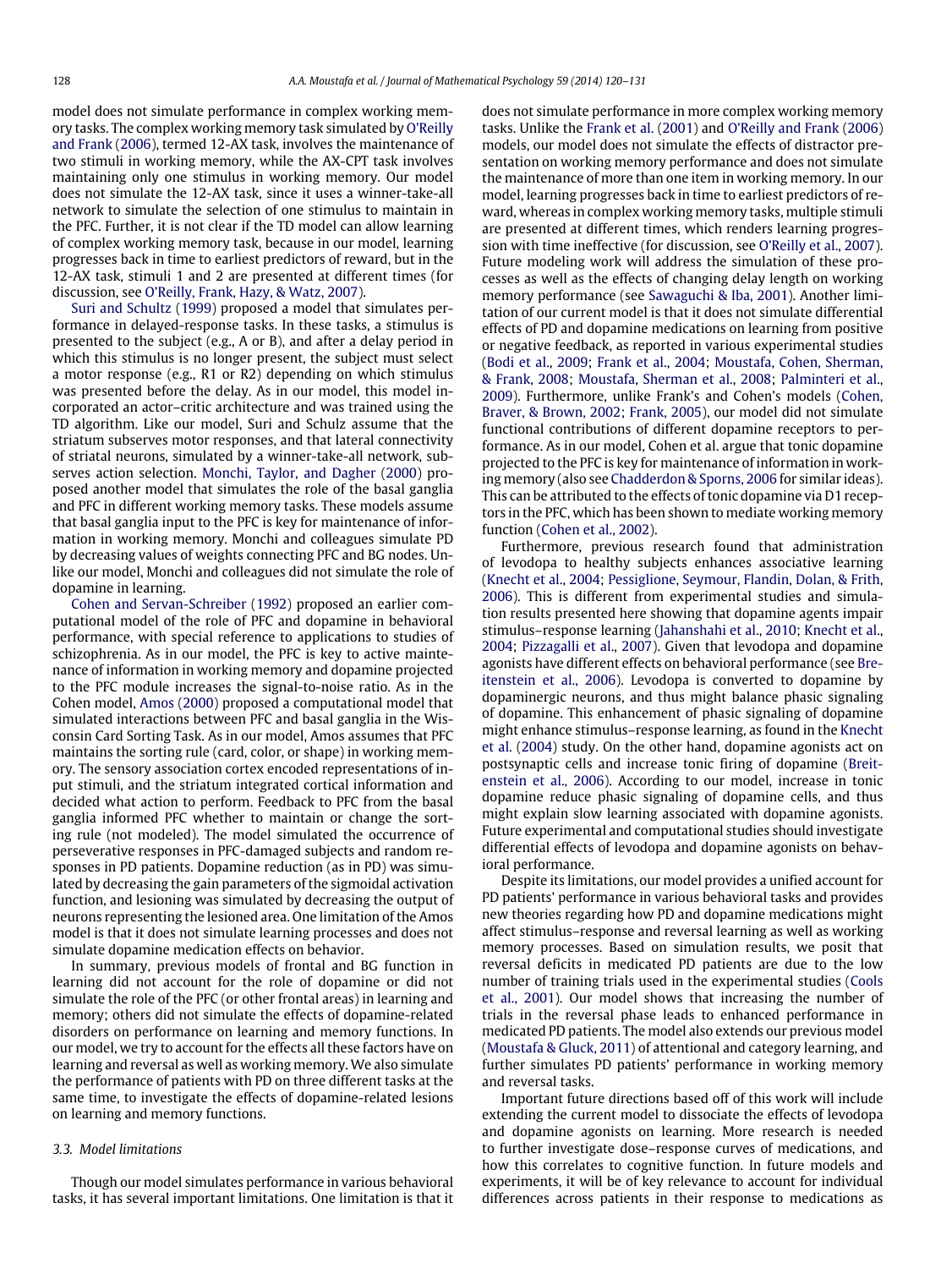potentially predicted by naturally occurring genetic variations in dopamine related genes (DAT1, DRD2, DARPP32). Finally, more work is needed to explore the potential application of these models as a framework for relating levels of activity in the model nodes to observable BOLD signals in fMRI studies of learning in PD patients, on and off medications.

### **Acknowledgments**

Research reported in this publication was supported by National Institutes of Health Award 1 P50 NS 071675-02 from the National Institute of Neurological Disorders and Stroke and by a 2013 internal UWS Research Grant Scheme award P00021210 to A.A.M.

### **References**

- <span id="page-9-7"></span>Amos, A. [\(2000\). A computational model of information processing in the frontal](http://refhub.elsevier.com/S0022-2496(13)00081-3/sbref1) cortex and basal ganglia. *Journal of Cognitive Neuroscience*, *12*(3), 505–519.
- <span id="page-9-18"></span>Apicella, P., Scarnati, E., Ljungberg, T., & Schultz, W. (1992). Neuronal activity in [monkey striatum related to the expectation of predictable environmental](http://refhub.elsevier.com/S0022-2496(13)00081-3/sbref2) events. *Journal of Neurophysiology*, *68*(3), 945–960.
- <span id="page-9-26"></span>Ashby, F. G., Ell, S. W., Valentin, V. V., & Casale, M. B. (2005). FROST: a distributed ne[urocomputational model of working memory maintenance.](http://refhub.elsevier.com/S0022-2496(13)00081-3/sbref3) *Journal of Cognitive Neuroscience*, *17*(11), 1728–1743.
- <span id="page-9-22"></span>Ballion, B., Frenois, F., Zold, C. L., Chetrit, J., Murer, M. G., & Gonon, F. (2009). D2 rec[eptor stimulation, but not D1, restores striatal equilibrium in a rat model of](http://refhub.elsevier.com/S0022-2496(13)00081-3/sbref4) Parkinsonism. *Neurobiology of Disease*, *35*(3), 376–384.
- <span id="page-9-35"></span>Barch, [D. M., Braver, T. S., Nystrom, L. E., Forman, S. D., Noll, D. C., & Cohen, J. D.](http://refhub.elsevier.com/S0022-2496(13)00081-3/sbref5) (1997). Dissociating working memory from task difficulty in human prefrontal cortex. *Neuropsychologia*, *35*(10), 1373–1380.
- <span id="page-9-36"></span>Barch, [D. M., Carter, C. S., Braver, T. S., Sabb, F. W., MacDonald, A., 3rd, Noll, D. C.,](http://refhub.elsevier.com/S0022-2496(13)00081-3/sbref6) et al. (2001). Selective deficits in prefrontal cortex function in medication-naive patients with schizophrenia. *Archives of General Psychiatry*, *58*(3), 280–288.
- <span id="page-9-30"></span>Barto, A. G. [\(1995\). Adaptive critics and the basal ganglia. In J. C. Houk, J. L. Davis,](http://refhub.elsevier.com/S0022-2496(13)00081-3/sbref7) & D. G. Beiser (Eds.), *Models of information processing in the basal ganglia (p. xii, 382 p)*. Cambridge, Mass.: MIT Press.
- <span id="page-9-31"></span>Berns, G. S., & Sejnowski, T. J. [\(1995\). How the basal Ganglia make decisions. In A.](http://refhub.elsevier.com/S0022-2496(13)00081-3/sbref8) Damasio, H. Damasio, & Y. Christen (Eds.), *The neurobiology of decision making*. Springer-Verlag.
- <span id="page-9-43"></span>Bilder, R. M., Volavka, J., Lachman, H. M., & Grace, A. A. (2004). The catechol-Ome[thyltransferase polymorphism: relations to the tonic-phasic dopamine hy](http://refhub.elsevier.com/S0022-2496(13)00081-3/sbref9)pothesis and neuropsychiatric phenotypes. *Neuropsychopharmacology*, *29*(11), 1943–1961.
- <span id="page-9-47"></span>Bodi, N., Keri, S., Nagy, H., Moustafa, A., Myers, C. E., Daw, N., et al. (2009). Rewardlea[rning and the novelty-seeking personality: a between- and within-subjects](http://refhub.elsevier.com/S0022-2496(13)00081-3/sbref10) study of the effects of dopamine agonists on young Parkinson's patients. *Brain*, *132*(Pt 9), 2385–2395.
- <span id="page-9-10"></span>Boulougouris, V., Castane, A., & Robbins, T. W. (2009). Dopamine D2/D3 receptor ag[onist quinpirole impairs spatial reversal learning in rats: investigation of D3](http://refhub.elsevier.com/S0022-2496(13)00081-3/sbref11) receptor involvement in persistent behavior. *Psychopharmacology (Berl)*, *202*(4), 611–620.
- <span id="page-9-33"></span>Braver, T. S., & Cohen, J. D. (2000). On the control of control: the role of dopamine in reg[ulating prefrontal function and working memory. In S. Monsell, & J. Driver](http://refhub.elsevier.com/S0022-2496(13)00081-3/sbref12) (Eds.), *Control of cognitive processes : attention and performance XVIII (p. xii, 382 p)*. Cambridge, Mass.: MIT Press.
- <span id="page-9-0"></span>Breiten[stein, C., Korsukewitz, C., Floel, A., Kretzschmar, T., Diederich, K., & Knecht, S.](http://refhub.elsevier.com/S0022-2496(13)00081-3/sbref13) (2006). Tonic dopaminergic stimulation impairs associative learning in healthy subjects. *Neuropsychopharmacology*, *31*(11), 2552–2564.
- <span id="page-9-28"></span>Carey, R. J., Pinheiro-Carrera, M., Dai, H., Tomaz, C., & Huston, J. P. (1995). L-DOPA an[d psychosis: evidence for L-DOPA-induced increases in prefrontal cortex](http://refhub.elsevier.com/S0022-2496(13)00081-3/sbref14) dopamine and in serum corticosterone. *Biological Psychiatry*, *38*(10), 669–676.
- <span id="page-9-48"></span>Chadderdon, G. L., & Sporns, O. (2006). A large-scale neurocomputational model of t[ask-oriented behavior selection and working memory in prefrontal cortex.](http://refhub.elsevier.com/S0022-2496(13)00081-3/sbref15) *Journal of Cognitive Neuroscience*, *18*(2), 242–257.
- <span id="page-9-46"></span>Changeux, J. P., & Dehaene, S. [\(1989\). Neuronal models of cognitive functions.](http://refhub.elsevier.com/S0022-2496(13)00081-3/sbref16) *Cognition*, *33*(1–2), 63–109.
- <span id="page-9-16"></span>Clatwo[rthy, P. L., Lewis, S. J., Brichard, L., Hong, Y. T., Izquierdo, D., Clark, L.,](http://refhub.elsevier.com/S0022-2496(13)00081-3/sbref17) et al. (2009). Dopamine release in dissociable striatal subregions predicts the different effects of oral methylphenidate on reversal learning and spatial working memory. *The Journal of Neuroscience*, *29*(15), 4690–4696.
- <span id="page-9-29"></span>Cohen, J. D., Aston-Jones, G., & Gilzenrat, M. S. (2004). A systems-level perspective on [attention and cognitive control: Guided activation, adaptive gating, conflict](http://refhub.elsevier.com/S0022-2496(13)00081-3/sbref18) monitoring, and exploitation vs. exploration. In M. I. Posner (Ed.), *Cognitive neuroscience of attention* (pp. 71–90). New York: Guilford Press.
- <span id="page-9-37"></span>Cohen, J. D., Barch, D. M., Carter, C., & Servan-Schreiber, D. (1999). Contextpro[cessing deficits in schizophrenia: converging evidence from three theo](http://refhub.elsevier.com/S0022-2496(13)00081-3/sbref19)retically motivated cognitive tasks. *Journal of Abnormal Psychology*, *108*(1), 120–133.
- <span id="page-9-3"></span>Cohen, J. D., Braver, T. S., & Brown, J. W. [\(2002\). Computational perspectives on](http://refhub.elsevier.com/S0022-2496(13)00081-3/sbref20) dopamine function in prefrontal cortex. *Current Opinion in Neurobiology*, *12*(2), 223–229.
- <span id="page-9-42"></span>Cohen, J. D., Braver, T. S., & O'Reilly, R. C. (1996). A computational approach to pre[frontal cortex, cognitive control and schizophrenia: recent developments](http://refhub.elsevier.com/S0022-2496(13)00081-3/sbref21) and current challenges. *Philosophical Transactions of the Royal Society B: Biological Sciences*, *351*(1346), 1515–1527.
- <span id="page-9-25"></span>Cohen, J. D., & Servan-Schreiber, D. (1992). Context, cortex, and dopamine: a co[nnectionist approach to behavior and biology in schizophrenia.](http://refhub.elsevier.com/S0022-2496(13)00081-3/sbref22) *Psychological Review*, *99*(1), 45–77.
- <span id="page-9-19"></span>Collins, P., Wilkinson, L. S., Everitt, B. J., Robbins, T. W., & Roberts, A. C. (2000). Th[e effect of dopamine depletion from the caudate nucleus of the common](http://refhub.elsevier.com/S0022-2496(13)00081-3/sbref23) marmoset (Callithrix jacchus) on tests of prefrontal cognitive function. *Behavioral neuroscience*, *114*(1), 3–17.
- <span id="page-9-5"></span>Cools, R., Barker, R. A., Sahakian, B. J., & Robbins, T. W. (2001). Enhanced or impaired cog[nitive function in Parkinson's disease as a function of dopaminergic](http://refhub.elsevier.com/S0022-2496(13)00081-3/sbref24) medication and task demands. *Cerebral Cortex*, *11*(12), 1136–1143.
- <span id="page-9-17"></span>Cools, R., & Frank, M. J. (2009). Striatal dopamine predicts outcome-specific reversal lea[rning and its sensitivity to dopaminergic drug administration.](http://refhub.elsevier.com/S0022-2496(13)00081-3/sbref25) *The Journal of Neuroscience*.
- <span id="page-9-40"></span>Cools, [R., Miyakawa, A., Sheridan, M., & D'Esposito, M.](http://refhub.elsevier.com/S0022-2496(13)00081-3/sbref26) (2010). Enhanced frontal function in Parkinson's disease. *Brain*, *133*(Pt 1), 225–233.
- <span id="page-9-8"></span>Cooper, J. A., Sagar, H. J., Jordan, N., Harvey, N. S., & Sullivan, E. V. (1991). Cognitive im[pairment in early, untreated Parkinson's disease and its relationship to](http://refhub.elsevier.com/S0022-2496(13)00081-3/sbref27) motor disability. *Brain*, *114*(Pt 5), 2095–2122.
- <span id="page-9-2"></span>Costa, [A., Peppe, A., Dell'Agnello, G., Carlesimo, G. A., Murri, L., Bonuccelli, U.,](http://refhub.elsevier.com/S0022-2496(13)00081-3/sbref28) et al. (2003). Dopaminergic modulation of visual-spatial working memory in Parkinson's disease. *Dementia and Geriatric Cognitive Disorders*, *15*(2), 55–66.
- <span id="page-9-6"></span>Dagher, A., Owen, A. M., Boecker, H., & Brooks, D. J. (1999). Mapping the network for pla[nning: a correlational PET activation study with the Tower of London task.](http://refhub.elsevier.com/S0022-2496(13)00081-3/sbref29) *Brain*, *122*(Pt 10), 1973–1987.
- <span id="page-9-38"></span>Daw, N. D., Niv, Y., & Dayan, P. (2005). Uncertainty-based competition between pre[frontal and dorsolateral striatal systems for behavioral control.](http://refhub.elsevier.com/S0022-2496(13)00081-3/sbref30) *Nature Neuroscience*, *8*(12), 1704–1711.
- <span id="page-9-39"></span>Dreher, J. C., & Grafman, J. [\(2002\). The roles of the cerebellum and basal](http://refhub.elsevier.com/S0022-2496(13)00081-3/sbref31) ganglia in timing and error prediction. *European Journal of Neuroscience*, *16*(8),
- <span id="page-9-23"></span>1609–1619. Dreyer, [J. K., Herrik, K. F., Berg, R. W., & Hounsgaard, J. D.](http://refhub.elsevier.com/S0022-2496(13)00081-3/sbref32) (2010). Influence of phasic and tonic dopamine release on receptor activation. *The Journal of Neuroscience*, *30*(42), 14273–14283.
- <span id="page-9-4"></span>Durstewitz, D., Seamans, J. K., & Sejnowski, T. J. (2000). Dopamine-mediated sta[bilization of delay-period activity in a network model of prefrontal cortex.](http://refhub.elsevier.com/S0022-2496(13)00081-3/sbref33) *Journal of Neurophysiology*, *83*(3), 1733–1750.
- <span id="page-9-14"></span>Estes, W. K. [\(1961\). A descriptive aproach to the dynamics of choice behavior.](http://refhub.elsevier.com/S0022-2496(13)00081-3/sbref34) *Behavioural sciences*, *6*, 177–184.
- <span id="page-9-11"></span>Feigin, [A., Ghilardi, M. F., Carbon, M., Edwards, C., Fukuda, M., Dhawan, V., et al.](http://refhub.elsevier.com/S0022-2496(13)00081-3/sbref35) (2003). Effects of levodopa on motor sequence learning in Parkinson's disease. *Neurology*, *60*(11), 1744–1749.
- <span id="page-9-41"></span>Fera, F., Nicoletti, G., Cerasa, A., Romeo, N., Gallo, O., Gioia, M. C., et al. (2007). Do[paminergic modulation of cognitive interference after pharmacological](http://refhub.elsevier.com/S0022-2496(13)00081-3/sbref36) washout in Parkinson's disease. *Brain Research Bulletin*, *74*(1–3), 75–83.
- <span id="page-9-27"></span>Frank, M. J. (2005). Dynamic dopamine modulation in the basal ganglia: a neuroco[mputational account of cognitive deficits in medicated and nonmedicated](http://refhub.elsevier.com/S0022-2496(13)00081-3/sbref37) Parkinsonism. *Journal of Cognitive Neuroscience*, *17*(1), 51–72.
- <span id="page-9-45"></span>Frank, M. J., & Claus, E. D. (2006). Anatomy of a decision: striato-orbitofrontal interact[ions in reinforcement learning, decision making, and reversal.](http://refhub.elsevier.com/S0022-2496(13)00081-3/sbref38) *Psychological Review*, *113*(2), 300–326.
- <span id="page-9-32"></span>Frank, M. J., Loughry, B., & O'Reilly, R. C. (2001). Interactions between frontal cor[tex and basal ganglia in working memory: a computational model.](http://refhub.elsevier.com/S0022-2496(13)00081-3/sbref39) *Cognitive, Affective, & Behavioral Neuroscience*, *1*(2), 137–160.
- <span id="page-9-34"></span>Frank, [M. J., Moustafa, A. A., Haughey, H. M., Curran, T., & Hutchison, K. E.](http://refhub.elsevier.com/S0022-2496(13)00081-3/sbref40) (2007). Genetic triple dissociation reveals multiple roles for dopamine in reinforcement learning. *Proceedings of the National Academy of Sciences of the United States of America*, *104*(41), 16311–16316.
- <span id="page-9-12"></span>Frank, M. J., Seeberger, L. C., & O'Reilly, R. C. [\(2004\). By carrot or by stick: cognitive](http://refhub.elsevier.com/S0022-2496(13)00081-3/sbref41) reinforcement learning in parkinsonism. *Science*, *306*(5703), 1940–1943.
- <span id="page-9-20"></span>Gabrieli, J. [\(1995\). Contribution of the basal ganglia to skill learning and working](http://refhub.elsevier.com/S0022-2496(13)00081-3/sbref42) memory in humans. In J. C. Houk, J. L. Davis, & D. G. Beiser (Eds.), *Models of information processing in the basal ganglia (p. xii, 382 p)*. Cambridge, Mass.: MIT Pre<sub>s</sub>
- <span id="page-9-9"></span>Gabrieli, J. D. E., Singh, J., Stebbins, G. T., & Goetz, C. G. (1996). Reduced working me[mory span in Parkinson's disease: evidence for the role of a frontostriatal](http://refhub.elsevier.com/S0022-2496(13)00081-3/sbref43) system in working and strategic memory. *Neuropsychology*, *10*, 322–332.
- <span id="page-9-21"></span>Goldman-Rakic, P. S. [\(1995\). Cellular basis of working memory.](http://refhub.elsevier.com/S0022-2496(13)00081-3/sbref44) *Neuron*, *14*(3),
- <span id="page-9-1"></span>477–485. Gotham, A. M., Brown, R. G., & Marsden, C. D. (1988). Frontal' cognitive function in [patients with Parkinson's disease 'on' and 'off' levodopa.](http://refhub.elsevier.com/S0022-2496(13)00081-3/sbref45) *Brain*, *111*(Pt 2),
- <span id="page-9-13"></span>299–321. Grace, A. A. (1991). Phasic versus tonic dopamine release and the modulation of do[pamine system responsivity: a hypothesis for the etiology of schizophrenia.](http://refhub.elsevier.com/S0022-2496(13)00081-3/sbref46) *Neuroscience*, *41*(1), 1–24.
- <span id="page-9-24"></span>Grace, A. A. [\(2008\). Physiology of the normal and dopamine-depleted basal ganglia:](http://refhub.elsevier.com/S0022-2496(13)00081-3/sbref47) insights into levodopa pharmacotherapy. *Movement Disorders*, *23*(Suppl 3), S560–569.
- <span id="page-9-15"></span>Graybiel, A. M. [\(1998\). The basal ganglia and chunking of action repertoires.](http://refhub.elsevier.com/S0022-2496(13)00081-3/sbref48) *Neurobiology of Learning and Memory*, *70*(1–2), 119–136.
- <span id="page-9-44"></span>Griede[r, T. E., George, O., Tan, H., George, S. R., Le Foll, B., Laviolette, S. R., et al.](http://refhub.elsevier.com/S0022-2496(13)00081-3/sbref49) (2012). Phasic D1 and tonic D2 dopamine receptor signaling double dissociate the motivational effects of acute nicotine and chronic nicotine withdrawal. *Proceedings of the National Academy of Sciences of the United States of America*, *109*(8), 3101–3106.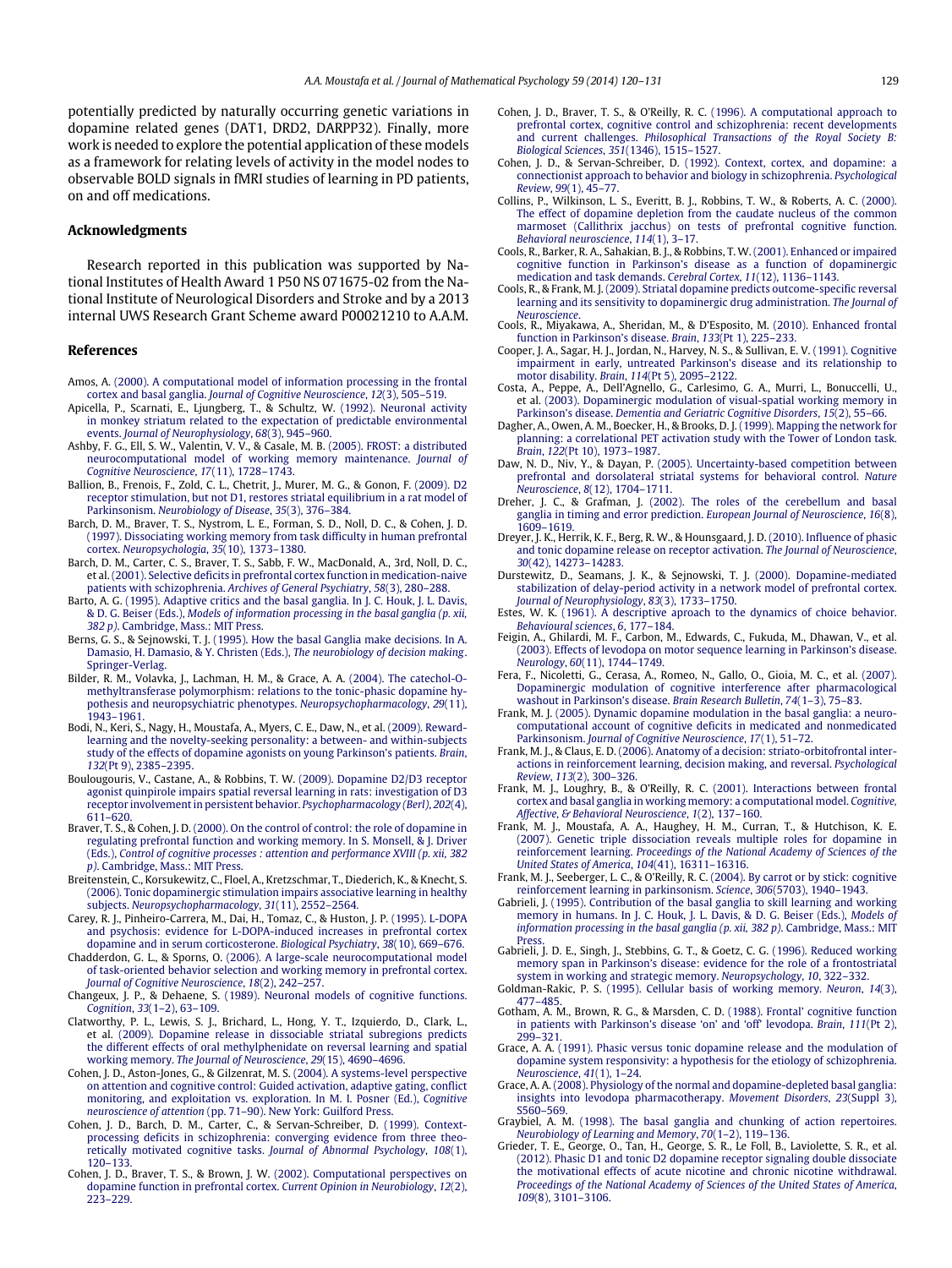<span id="page-10-30"></span>Guthri[e, M., Myers, C. E., & Gluck, M. A.\(2009\). A neurocomputational model of tonic](http://refhub.elsevier.com/S0022-2496(13)00081-3/sbref50) and phasic dopamine in action selection: a comparison with cognitive deficits in Parkinson's disease. *Behavioural Brain Research*,.

<span id="page-10-27"></span>Hauber, W. [\(2010\). Dopamine release in the prefrontal cortex and striatum:](http://refhub.elsevier.com/S0022-2496(13)00081-3/sbref51) temporal and behavioural aspects. *Pharmacopsychiatry*, *43*(Suppl 1), S32–41. Hayes, [A. E., Davidson, M. C., Keele, S. W., & Rafal, R. D.](http://refhub.elsevier.com/S0022-2496(13)00081-3/sbref52) (1998). Toward a functional

<span id="page-10-6"></span>analysis of the basal ganglia. *Journal of Cognitive Neuroscience*, *10*(2), 178–198. Houk, J. C. [\(1995a\). Information processing in modular circuits linking basal ganglia](http://refhub.elsevier.com/S0022-2496(13)00081-3/sbref53)

- <span id="page-10-31"></span>and cerebral Cortex. In J. C. Houk, J. L. Davis, & D. G. Beiser (Eds.), *Models of information processing in the basal ganglia (p. xii, 382 p)*. Cambridge, Mass.: MIT Press.
- <span id="page-10-33"></span>Houk, J. [C.\(1995b\). A model of how the basal ganglia generate and use neural signals](http://refhub.elsevier.com/S0022-2496(13)00081-3/sbref54) that predict reinforcement. In J. C. Houk, J. L. Davis, & D. G. Beiser (Eds.), *Models of information processing in the basal ganglia (p. xii, 382 p)*. Cambridge, Mass.: **MIT Press**
- <span id="page-10-13"></span>Jahanshahi, M., Wilkinson, L., Gahir, H., Dharmaindra, A., & Lagnado, D. A. (2010). Me[dication impairs probabilistic classification learning in Parkinson's disease.](http://refhub.elsevier.com/S0022-2496(13)00081-3/sbref55) *Neuropsychologia*, *48*(4), 1096–1103.
- <span id="page-10-12"></span>Jentsch, J. D., Olausson, P., De La Garza, R., 2nd, & Taylor, J. R. (2002). Im[pairments of reversal learning and response perseveration after repeated,](http://refhub.elsevier.com/S0022-2496(13)00081-3/sbref56) intermittent cocaine administrations to monkeys. *Neuropsychopharmacology*, *26*(2), 183–190.
- <span id="page-10-21"></span>Jog, M. [S., Kubota, Y., Connolly, C. I., Hillegaart, V., & Graybiel, A. M.](http://refhub.elsevier.com/S0022-2496(13)00081-3/sbref57) (1999). Building neural representations of habits. *Science*, *286*(5445), 1745–1749.
- <span id="page-10-36"></span>Kaasinen, V., Nurmi, E., Bergman, J., Eskola, O., Solin, O., Sonninen, P., et al. (2001). Per[sonality traits and brain dopaminergic function in Parkinson's disease.](http://refhub.elsevier.com/S0022-2496(13)00081-3/sbref58) *Proceedings of the National Academy of Sciences of the United States of America*, *98*(23), 13272–13277.
- <span id="page-10-42"></span>Kane, M. J., & Engle, R. W. (2002). The role of prefrontal cortex in working-memory cap[acity, executive attention, and general fluid intelligence: an individual](http://refhub.elsevier.com/S0022-2496(13)00081-3/sbref59)differences perspective. *Psychonomic Bulletin and Review*, *9*(4), 637–671.
- <span id="page-10-23"></span>Kawagoe, R., Takikawa, Y., & Hikosaka, O. [\(1998\). Expectation of reward modulates](http://refhub.elsevier.com/S0022-2496(13)00081-3/sbref60) cognitive signals in the basal ganglia. *Nature Neuroscience*, *1*(5), 411–416.
- <span id="page-10-45"></span>Khamassi, M., Girard, B., Berthoz, A., & Guillot, A. (2004). Comparing three Critic models of reinforcement learning in the basal ganglia connected to a detailed actor part in a S–R task. Paper presented at the *Proceedings of the eighth international conference on intelligent autonomous systems IAS-8*.
- <span id="page-10-3"></span>Kish, S. J., Shannak, K., & Hornykiewicz, O. (1988). Uneven pattern of dopamine loss in t[he striatum of patients with idiopathic Parkinson's disease. Pathophysio](http://refhub.elsevier.com/S0022-2496(13)00081-3/sbref62)logic and clinical implications. *The New England Journal of Medicine*, *318*(14), 876–880.
- <span id="page-10-50"></span>Knecht, [S., Breitenstein, C., Bushuven, S., Wailke, S., Kamping, S., Floel, A., et al.](http://refhub.elsevier.com/S0022-2496(13)00081-3/sbref63) (2004). Levodopa: faster and better word learning in normal humans. *Annals of Neurology*, *56*(1), 20–26.
- <span id="page-10-0"></span>Lange, [K. W., Robbins, T. W., Marsden, C. D., James, M., Owen, A. M., & Paul, G. M.](http://refhub.elsevier.com/S0022-2496(13)00081-3/sbref64) (1992). L-dopa withdrawal in Parkinson's disease selectively impairs cognitive performance in tests sensitive to frontal lobe dysfunction. *Psychopharmacology (Berl)*, *107*(2–3), 394–404.
- <span id="page-10-24"></span>Lawren[ce, A. D.\(2000\). Error correction and the basal ganglia: similar computations](http://refhub.elsevier.com/S0022-2496(13)00081-3/sbref65) for action, cognition and emotion? *Trends in Cognitive Sciences*, *4*(10), 365–367.
- <span id="page-10-8"></span>Lees, A. J., & Smith, E. [\(1983\). Cognitive deficits in the early stages of Parkinson's](http://refhub.elsevier.com/S0022-2496(13)00081-3/sbref66) disease. *Brain*, *106*(Pt 2), 257–270.
- <span id="page-10-11"></span>Lewis, S. J., Cools, R., Robbins, T. W., Dove, A., Barker, R. A., & Owen, A. M. (2003). Usi[ng executive heterogeneity to explore the nature of working memory](http://refhub.elsevier.com/S0022-2496(13)00081-3/sbref67) deficits in Parkinson's disease. *Neuropsychologia*, *41*(6), 645–654.
- <span id="page-10-15"></span>Lewis, S. J., Slabosz, A., Robbins, T. W., Barker, R. A., & Owen, A. M. (2005). Do[paminergic basis for deficits in working memory but not attentional set](http://refhub.elsevier.com/S0022-2496(13)00081-3/sbref68)shifting in Parkinson's disease. *Neuropsychologia*, *43*(6), 823–832.
- <span id="page-10-39"></span>Marini, P., Ramat, S., Ginestroni, A., & Paganini, M. (2003). Deficit of short-term me[mory in newly diagnosed untreated parkinsonian patients: reversal after](http://refhub.elsevier.com/S0022-2496(13)00081-3/sbref69) L-dopa therapy. *Neurological Sciences*, *24*(3), 184–185.
- <span id="page-10-17"></span>Mehta, [M. A., Swainson, R., Ogilvie, A. D., Sahakian, J., & Robbins, T. W.](http://refhub.elsevier.com/S0022-2496(13)00081-3/sbref70) (2001). Improved short-term spatial memory but impaired reversal learning following the dopamine D(2) agonist bromocriptine in human volunteers. *Psychopharmacology (Berl)*, *159*(1), 10–20.
- <span id="page-10-34"></span>Monchi, O., Petrides, M., Mejia-Constain, B., & Strafella, A. P. (2007). Cortical acti[vity in Parkinson's disease during executive processing depends on striatal](http://refhub.elsevier.com/S0022-2496(13)00081-3/sbref71) involvement. *Brain*, *130*(Pt 1), 233–244.
- <span id="page-10-47"></span>Monchi, O., Taylor, J. G., & Dagher, A. (2000). A neural model of working memory pro[cesses in normal subjects, Parkinson's disease and schizophrenia for fMRI](http://refhub.elsevier.com/S0022-2496(13)00081-3/sbref72) design and predictions. *Neural Networks*, *13*(8–9), 953–973.
- <span id="page-10-48"></span>Mousta[fa, A. A., Cohen, M. X., Sherman, S. J., & Frank, M. J.\(2008\). A role for dopamine](http://refhub.elsevier.com/S0022-2496(13)00081-3/sbref73) in temporal decision making and reward maximization in parkinsonism. *The Journal of Neuroscience*, *28*(47), 12294–12304.
- <span id="page-10-18"></span>Moustafa, A. A., & Gluck, M. A. (2011). A neurocomputational model of dopamine an[d prefrontal-striatal interactions during multicue category learning by](http://refhub.elsevier.com/S0022-2496(13)00081-3/sbref74) Parkinson patients. *Journal of Cognitive Neuroscience*, *23*(1), 151–167.
- <span id="page-10-41"></span>Moustafa, A. A., Keri, S., Herzallah, M. M., Myers, C. E., & Gluck, M. A. (2010). A ne[ural model of hippocampal-striatal interactions in associative learning and](http://refhub.elsevier.com/S0022-2496(13)00081-3/sbref75) transfer generalization in various neurological and psychiatric patients. *Brain and Cognition*, *74*(2), 132–144.
- <span id="page-10-19"></span>Moustafa, A. A., & Maida, A. S. (2007). Using TD learning to simulate working me[mory performance in a model of the prefrontal cortex and basal ganglia.](http://refhub.elsevier.com/S0022-2496(13)00081-3/sbref76) *Cognitive Systems Research*, *8*, 262–281.
- <span id="page-10-1"></span>Moustafa, A. A., Sherman, S. J., & Frank, M. J. (2008). A dopaminergic basis for [working memory, learning and attentional shifting in Parkinsonism.](http://refhub.elsevier.com/S0022-2496(13)00081-3/sbref77) *Neuropsychologia*, *46*(13), 3144–3156.
- <span id="page-10-32"></span>Muller, T., Ander, L., Kolf, K., Woitalla, D., & Muhlack, S. (2007). Comparison of 200 mg retarded release levodopa/carbidopa - with 150 mg levod[opa/carbidopa/entacapone application: pharmacokinetics and efficacy in](http://refhub.elsevier.com/S0022-2496(13)00081-3/sbref78) patients with Parkinson's disease. *Journal of Neural Transmission*, *114*(11), 1457–1462.
- <span id="page-10-43"></span>Niv, Y., Daw, N. D., Joel, D., & Dayan, P. [\(2007\). Tonic dopamine: opportunity costs](http://refhub.elsevier.com/S0022-2496(13)00081-3/sbref79) and the control of response vigor. *Psychopharmacology (Berl)*, *191*(3), 507–520.
- <span id="page-10-26"></span>O'Reilly, R. C., & Frank, M. J. (2006). Making working memory work: a co[mputational model of learning in the prefrontal cortex and basal ganglia.](http://refhub.elsevier.com/S0022-2496(13)00081-3/sbref80) *Neural Computation*, *18*(2), 283–328.
- <span id="page-10-46"></span>O'Reilly, R. C., Frank, M. J., Hazy, T. E., & Watz, B. (2007). PVLV: the primary value and lea[rned value Pavlovian learning algorithm.](http://refhub.elsevier.com/S0022-2496(13)00081-3/sbref81) *Behavioral neuroscience*, *121*(1), 31–49.
- <span id="page-10-5"></span>Owen, A. M., Doyon, J., Dagher, A., Sadikot, A., & Evans, A. C. (1998). Abnormal bas[al ganglia outflow in Parkinson's disease identified with PET. Implications](http://refhub.elsevier.com/S0022-2496(13)00081-3/sbref82) for higher cortical functions. *Brain*, *121*(Pt 5), 949–965.
- <span id="page-10-9"></span>Owen, [A. M., Roberts, A. C., Hodges, J. R., Summers, B. A., Polkey, C. E., & Robbins, T.W.](http://refhub.elsevier.com/S0022-2496(13)00081-3/sbref83) (1993). Contrasting mechanisms of impaired attentional set-shifting in patients with frontal lobe damage or Parkinson's disease. *Brain*, *116*(Pt 5), 1159–1175.
- <span id="page-10-2"></span>Owen, A. M., Sahakian, B. J., Hodges, J. R., Summers, B. A., & Polkey, C. E. (1995). Do[pamine-dependent frontostriatal planning deficits in early parkinson's](http://refhub.elsevier.com/S0022-2496(13)00081-3/sbref84) disease. *Neuropsychology*, *9*(1), 126–140.
- <span id="page-10-16"></span>Owen, A. M., Sahakian, B. J., Semple, J., Polkey, C. E., & Robbins, T. W. (1995). Visuo-spatial short-term recognition memory and learning after temporal lob[e excisions, frontal lobe excisions or amygdalo-hippocampectomy in man.](http://refhub.elsevier.com/S0022-2496(13)00081-3/sbref85) *Neuropsychologia*, *33*(1), 1–24.
- <span id="page-10-20"></span>Packard, M. G., Hirsh, R., & White, N. M. (1989). Differential effects of fornix an[d caudate nucleus lesions on two radial maze tasks: evidence for multiple](http://refhub.elsevier.com/S0022-2496(13)00081-3/sbref86) memory systems. *The Journal of Neuroscience*, *9*(5), 1465–1472.
- <span id="page-10-49"></span>Palmin[teri, S., Lebreton, M., Worbe, Y., Grabli, D., Hartmann, A., & Pessiglione, M.](http://refhub.elsevier.com/S0022-2496(13)00081-3/sbref87) (2009). Pharmacological modulation of subliminal learning in Parkinson's and Tourette's syndromes. *Proceedings of the National Academy of Sciences of the United States of America*, *106*(45), 19179–19184.
- <span id="page-10-7"></span>Partiot, A., Verin, M., Pillon, B., Teixeira-Ferreira, C., Agid, Y., & Dubois, B. (1996). Del[ayed response tasks in basal ganglia lesions in man: further evidence for a](http://refhub.elsevier.com/S0022-2496(13)00081-3/sbref88) striato-frontal cooperation in behavioural adaptation. *Neuropsychologia*, *34*(7), 709–721.
- <span id="page-10-22"></span>Pasupathy, A., & Miller, E. K. [\(2005\). Different time courses of learning-related](http://refhub.elsevier.com/S0022-2496(13)00081-3/sbref89) activity in the prefrontal cortex and striatum. *Nature*, *433*(7028), 873–876.
- <span id="page-10-51"></span>Pessiglione, M., Seymour, B., Flandin, G., Dolan, R. J., & Frith, C. D. (2006). Dopaminede[pendent prediction errors underpin reward-seeking behaviour in humans.](http://refhub.elsevier.com/S0022-2496(13)00081-3/sbref90) *Nature*, *442*(7106), 1042–1045.
- <span id="page-10-10"></span>Pickett, E. R., Kuniholm, E., Protopapas, A., Friedman, J., & Lieberman, P. (1998). Sel[ective speech motor, syntax and cognitive deficits associated with bilateral](http://refhub.elsevier.com/S0022-2496(13)00081-3/sbref91) damage to the putamen and the head of the caudate nucleus: a case study. *Neuropsychologia*, *36*(2), 173–188.
- <span id="page-10-14"></span>Pizzaga[lli, D. A., Evins, A. E., Schetter, E. C., Frank, M. J., Pajtas, P. E., Santesso, D. L.,](http://refhub.elsevier.com/S0022-2496(13)00081-3/sbref92) et al. (2007). Single dose of a dopamine agonist impairs reinforcement learning in humans: Behavioral evidence from a laboratory-based measure of reward responsiveness. *Psychopharmacology (Berl)*,.
- <span id="page-10-40"></span>Poewe, W., Berger, W., Benke, T., & Schelosky, L. (1991). High-speed memory sca[nning in Parkinson's disease: adverse effects of levodopa.](http://refhub.elsevier.com/S0022-2496(13)00081-3/sbref93) *Annals of Neurology*, *29*(6), 670–673.
- <span id="page-10-35"></span>Predige[r, R. D., Batista, L. C., Medeiros, R., Pandolfo, P., Florio, J. C., & Takahashi,](http://refhub.elsevier.com/S0022-2496(13)00081-3/sbref94) R. N. (2006). The risk is in the air: intranasal administration of MPTP to rats reproducing clinical features of Parkinson's disease. *Experimental Nephrology*, *202*(2), 391–403.
- <span id="page-10-29"></span>Reynol[ds, J. N., Hyland, B. I., & Wickens, J. R.\(2001\). A cellular mechanism of reward](http://refhub.elsevier.com/S0022-2496(13)00081-3/sbref95)related learning. *Nature*, *413*(6851), 67–70.
- <span id="page-10-44"></span>Richfield, E. K., Penney, J. B., & Young, A. B. (1989). Anatomical and affinity state co[mparisons between dopamine D1 and D2 receptors in the rat central nervous](http://refhub.elsevier.com/S0022-2496(13)00081-3/sbref96) system. *Neuroscience*, *30*(3), 767–777.
- <span id="page-10-4"></span>Rinne, [J. O., Portin, R., Ruottinen, H., Nurmi, E., Bergman, J., Haaparanta, M., et al.](http://refhub.elsevier.com/S0022-2496(13)00081-3/sbref97) (2000). Cognitive impairment and the brain dopaminergic system in Parkinson disease: [18F] fluorodopa positron emission tomographic study. *Archives of Neurology*, *57*(4), 470–475.
- <span id="page-10-37"></span>Ruocco[, L. A., Viggiano, D., Viggiano, A., Abignente, E., Rimoli, M. G., Melisi,](http://refhub.elsevier.com/S0022-2496(13)00081-3/sbref98) D., et al. (2008). Galactosylated dopamine enters into the brain, blocks the mesocorticolimbic system and modulates activity and scanning time in Naples high excitability rats. *Neuroscience*, *152*(1), 234–244.
- <span id="page-10-28"></span>Sammut, S., Dec, A., Mitchell, D., Linardakis, J., Ortiguela, M., & West, A. R. (2006). Pha[sic dopaminergic transmission increases NO efflux in the rat dorsal striatum](http://refhub.elsevier.com/S0022-2496(13)00081-3/sbref99) via a neuronal NOS and a dopamine D(1/5) receptor-dependent mechanism. *Neuropsychopharmacology*, *31*(3), 493–505.
- <span id="page-10-38"></span>Santess[o, D. L., Evins, A. E., Frank, M. J., Schetter, E. C., Bogdan, R., & Pizzagalli, D.A.](http://refhub.elsevier.com/S0022-2496(13)00081-3/sbref100) (2009). Single dose of a dopamine agonist impairs reinforcement learning in humans: evidence from event-related potentials and computational modeling of striatal-cortical function. *Human Brain Mapping*, *30*(7), 1963–1976.
- <span id="page-10-25"></span>Sawaguchi, T., & Iba, M. (2001). Prefrontal cortical representation of visuospatial wo[rking memory in monkeys examined by local inactivation with muscimol.](http://refhub.elsevier.com/S0022-2496(13)00081-3/sbref101) *Journal of Neurophysiology*, *86*(4), 2041–2053.